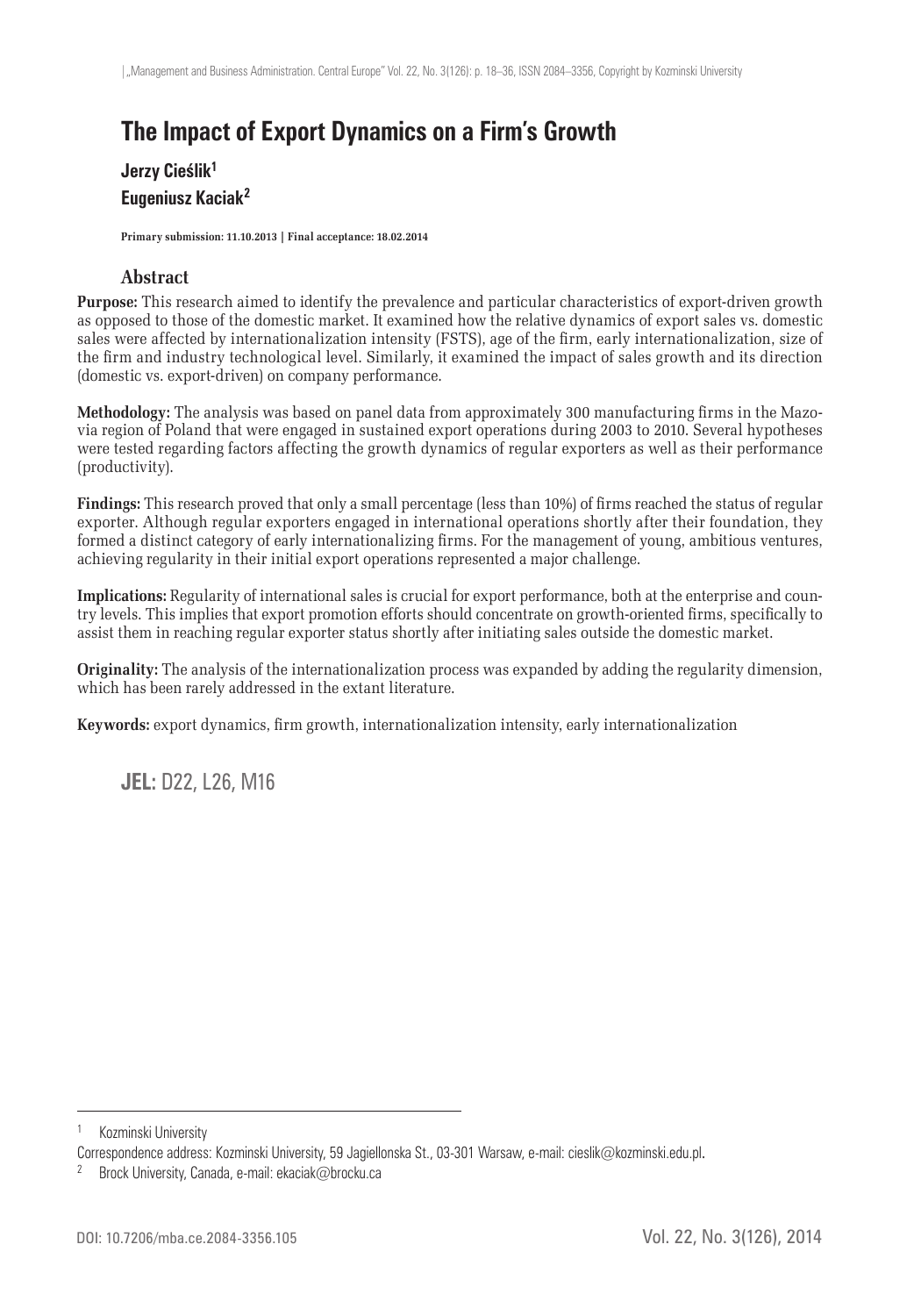# **| Introduction**

Although expansion on external markets reflects the growth ambitions of firms engaged in international business operations, there is little understanding of how such operations actually stimulate the overall growth and to what extent export-driven growth differs from the dynamics and trajectories of growth based on domestic markets. One of the reasons for the existing substantial knowledge gap is that this subject is being studied within several largely unrelated research streams, namely the core entrepreneurship field, international entrepreneurship, international management and international economics. Researchers representing those streams used different concepts and models and also different research methods for testing relevant theories.

This research aimed to fill this gap in just one aspect, namely to identify the prevalence and particular characteristics of export-driven growth as opposed to that of the domestic market. It examined how the relative dynamics of export sales vs. domestic sales were affected by internationalization intensity (FSTS), age of the firm, early internationalization, size of the firm and industry technological level.

To test relevant concepts, the empirical analysis was restricted to regular exporters; i.e., those involved in export operations without interruption for a longer period of time (7 years). By doing so, it tried to avoid a potential distortion of the research results caused by inclusion of a large segment of small-scale incidental or lifestyle exporters who, having survived an initial unstable period, later stagnated with very low sporadic transactions or even withdrew completely from export activities. Due to the availability of empirical data, the research was confined to Poland. Bearing in mind that Poland falls within the category of medium-size markets, studying it offered a useful platform for studying export and domestic sales trajectories and their linkages, as both directions of sales expansion were seen as viable options for future growth.

The study reviewed the extant literature that addresses the relationship between exporting and firm growth in several quite distinct research streams, namely entrepreneurship, international entrepreneurship, international management and international economics. Next, it developed the research model and built hypotheses for further testing. Data and methodologies of empirical research were presented in a subsequent section, followed by a discussion of the results and management and policy recommendations.

# **| Literature review**

The empirical research on the internationalization of a firm, its growth, microeconomic performance and macroeconomic effects was conducted within several, largely independent research streams using both quantitative and qualitative methods.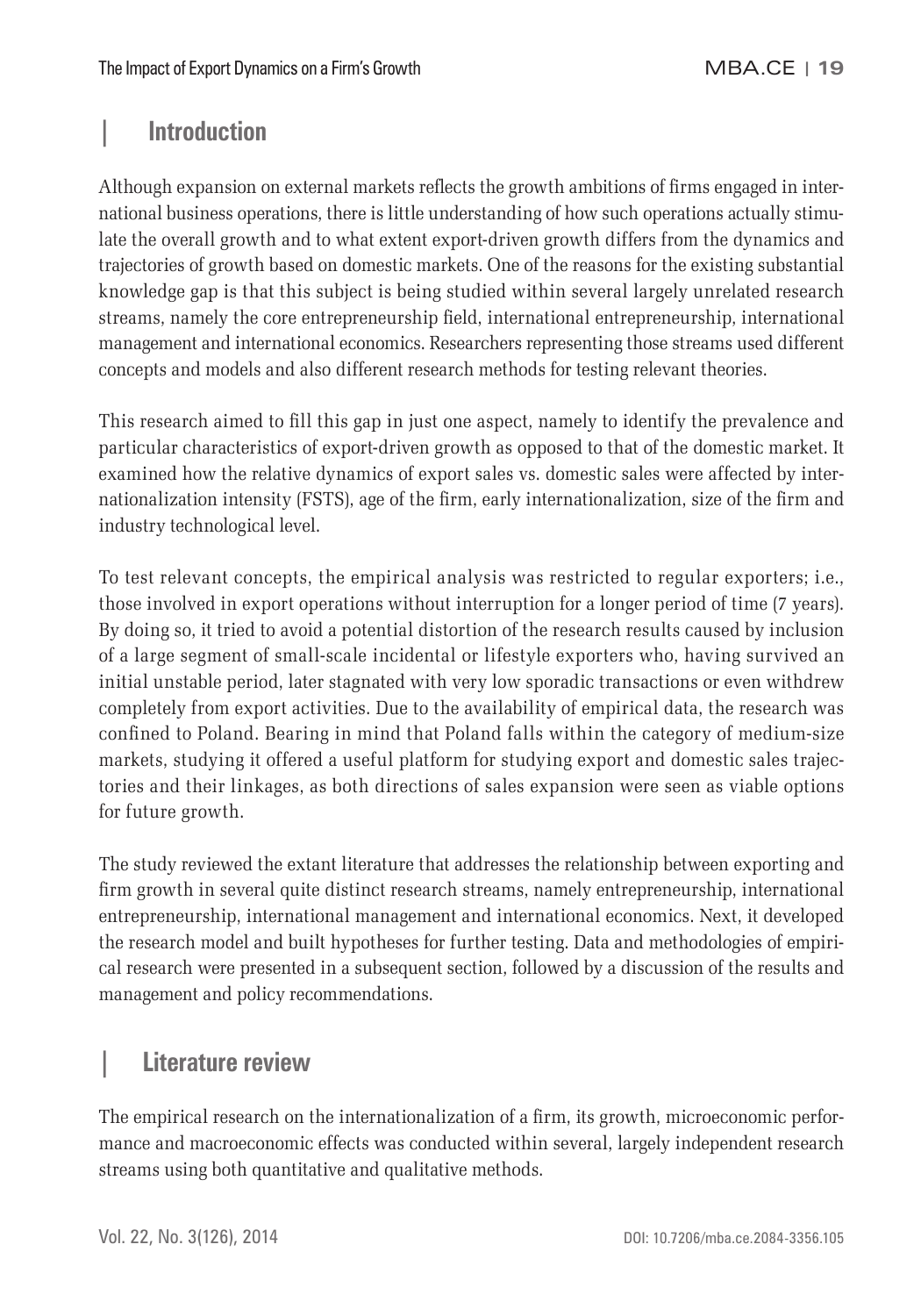## **Entrepreneurship**

In the entrepreneurship field, a separate research stream emerged over the last 20 years that focused on the process of firm growth, and particularly on firms demonstrating exceptionally high growth of turnover and employment (so called "gazelles", high-growth, high-impact firms) (Delmar, Davidsson and Gartner 2003; Coad 2009). Although the high growth ambition does not always lead to an exceptional microeconomic performance (Davidsson, Steffens and Fitzsimmons 2009), from the macroeconomic perspective, these firms play a very important role in creating new jobs and added value (GDP). This approach marks a departure from research directions that focused on traditional small businesses (Davidsson, Delmar and Wiklund 2002; Gilbert, McDougall and Audretsch 2006).

The initial concentration of these relevant research efforts was on the macroeconomic impact of "gazelles": young firms that experience exceptional growth rates of employment, sales and added value (Birch and Medoff 1994). The findings prove the crucial contribution of high-growth firms, representing a small percentage of the entire population of business establishments, to the generation of new jobs in the economy (Henrekson and Johansson 2010). However, the rapid turnover growth did not always lead to an increase in employment. Such observations resulted in the identification of a category of high-impact firms (a subset of high-growth firms) where turnover growth was combined with employment growth (Acs, Parsons and Tracy 2008).

The research conducted to date helped identify the particular characteristics of the growth process and the crucial distinction between organic growth and that resulting from acquisition and restructuring (Davidsson, Lockett, Wiklund and Girma 2011). Findings also revealed that there was no such category as high-growth firms in general. Instead, some companies experienced an exceptionally high growth phase after which they typically returned to the industry average (Garnsey and Heffernan 2005). In general, growth trajectories were largely diversified, but some typical patterns were identified (Garnsey, Stam and Heffernan 2006). Additionally, some researchers emphasized the need to explore qualitative aspects rather than to focus only on growth rates (Wiklund, Patzelt and Shepherd 2009; Wiklund and McKelvie 2010).

Unfortunately, the international context of firm growth is under-researched within this research stream, particularly regarding whether the accelerated growth is driven by domestic market, international markets or both. Based on a literature review, Naldi (2008) concluded that researchers typically separately addressed the factors that drive small and medium enterprise (SME) growth and the factors that drive SME internationalization but rarely examined the effects of internationalization on SME growth.

Among a few exceptions, worth mention is the study of Halabisky (2005) on job creation performance by Canadian exporters during 1993–2002. He found that 1 firms engaged in exporting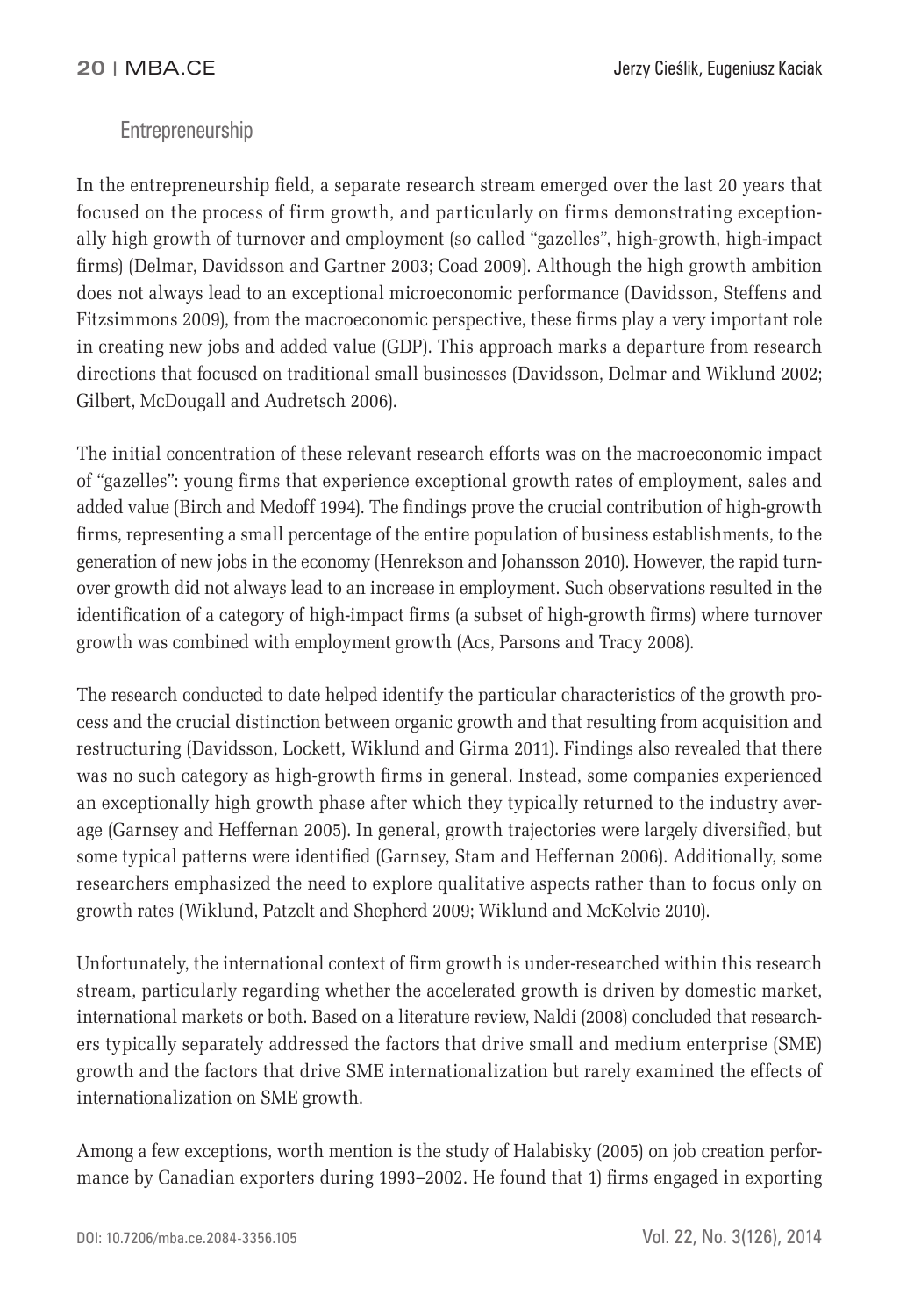were much more likely to be hyper- or strong-growth firms than those that did not export; and 2) exporters contribute far more than their proportional share to job creation.

## Internationalization of new ventures

A very popular subject vigorously debated over the last 20 years and coined in the literature as "bornglobal" research relates to the impact of early internationalization on future growth and the performance of international operations and company activities in general (Keupp and Gassman 2009). The dominant view is that firms engaging early in exporting have better chances for high growth and performance. Growth ambitions were clearly reflected in the early definitions of born-global. As Oviatt and McDougal (1995) stated, born-global firms "seem to have aggressive growth objectives in that they rapidly exploit technological advantages, acquire foreign technologies, and follow clients into foreign lands. When those facts are combined with the observation that small business creates a significant portion of new jobs in America, then the collective potential of global start-ups as a powerful economic engine begins to emerge" (p. 31). Similarly, Bloodgood, Sapienza, and Almeida (1996) pointed out the high aspirations and potential for growth of new entrepreneurial ventures. On the other hand, there is a longstanding tradition in the entrepreneurship research of attributing growth ambitions to the entrepreneurial activities of smaller firms (Wiklund et al. 2009). Again, there is a direct reference in the extant literature to entrepreneurial orientation (innovativeness, proactiveness, and risk-taking behavior), thus differentiating international entrepreneurship from the internationalization of SMEs in general (McDougall and Oviatt 2000).

However, mounting empirical evidence suggests that such a view can be seriously challenged. The study conducted by Eaton et al. (2007), using transaction-level customs data from Colombia, demonstrated that in a typical year, nearly half of all Colombian exporters were not exporters in the previous year. These new exporters tended to be extremely small in terms of their overall contribution to export revenues, and most did not continue to export in the following year. Similarly, Cieślik, Kaciak and Welsh (2010), using large-panel data from Polish exporters, identified a large segment of small-scale accidental exporters who sporadically engaged in export/import transactions. Even after surviving the initial unstable period, they later continued with very low export sales. When entering international markets, such marginal exporters could benefit from the improved flow of information through the Internet and the information and communications technology (ICT) revolution, in general, and from decreasing costs of international travel and communication (Morse, Fowler and Lawrence 2007). Thus, one can observe a diversified impact of early internationalization on future growth: negative for companies with insufficient export potential and positive for companies with strong foundations for growth.

## International management

This research stream focused primarily on the operations of large multinational firms and their subsidiaries. From the perspective of a multinational company as a whole, the key topic being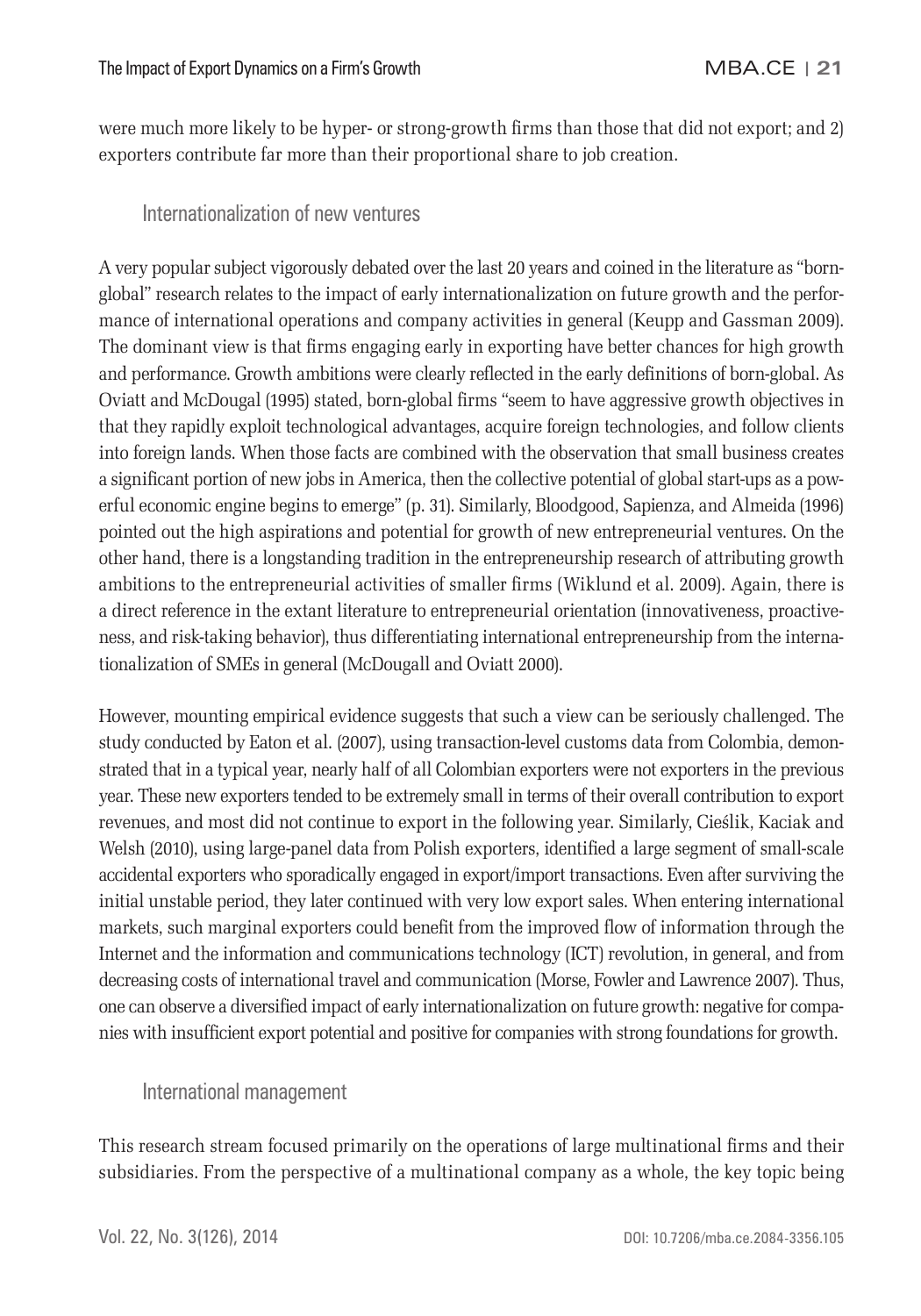researched addressed the relationship between the degree of multinationality (typically measured as the percentage of export sales in total sales and geographic or product diversification) on firm performance (Contractor, Kumar and Kundu 2007). However, the findings were quite ambiguous. Despite the predominant view that such a relationship is non-linear, researchers are widely divided as to whether it is U-shaped, inverted U-shaped, or S-shaped (Li 2007). With respect to the growth of domestic vs. export sales, this largely depends on the key motives and subsequent strategies pursued by the firms' headquarters. Such strategies are typically classified as market seeking, resource seeking, strategic asset seeking, or efficiency seeking (Dunning and Lundan 2008). Nachum and Zaheer (2005) added additional export-seeking motives as an extension of market-seeking (e.g., selling to neighboring countries). However, exporting can also be a reflection of an efficiency-seeking strategy where goods are manufactured in the most efficient locations in terms of availability and costs of resources and exported globally through a multinational company (MNC) distribution network (export platforms).

On the other hand, in the vast array of foreign affiliates, particularly among those launched by smaller parents, many examples reflect entrepreneurial growth orientation (proactivity, innovation, risk-taking) rather than the pursuit of a global strategy. Once established, such firms often undertake internationalization initiatives independently from their parents. This kind of occurrence presents ways to include foreign subsidiaries as a unit of analysis in the growth of the internationalization of new and established ventures. Holm et al. (2008) pointed out that the independent internationalization of foreign subsidiaries has not yet been adequately researched.

The research conducted by Salomon and Shaver (2005) pointed to the interrelationship between export and domestic sales, concluding that they should not be examined in isolation. They identified striking differences between Spanish-owned firms and foreign-owned firms operating in Spain. However for local firms, domestic and export sales were complements, and in the case of foreign-owned firms, they were typically substitutes.

## International microeconomics

In recent years, a new research trend emerged within the international economics sub-discipline due to the increased access to large panel data from statistical offices and other sources, which allowed researchers to conduct analyses based on individual economic and financial company data (Bernard et al. 2007). The key focus of such a trend is the relationship between exporting (international operations in general) and company productivity (for an extensive overview, see Wagner 2007; Wagner 2012). Two main concepts, self-selection and learning from exporting, have been put forth regarding the direction of such a relationship (ISGEP 2008). The selfselection argument indicates that only the best companies in a given country engage in international operations as higher productivity enables them to compete in international markets. Other researchers point to the "learning from exporting" effect (Salomon 2006). Companies that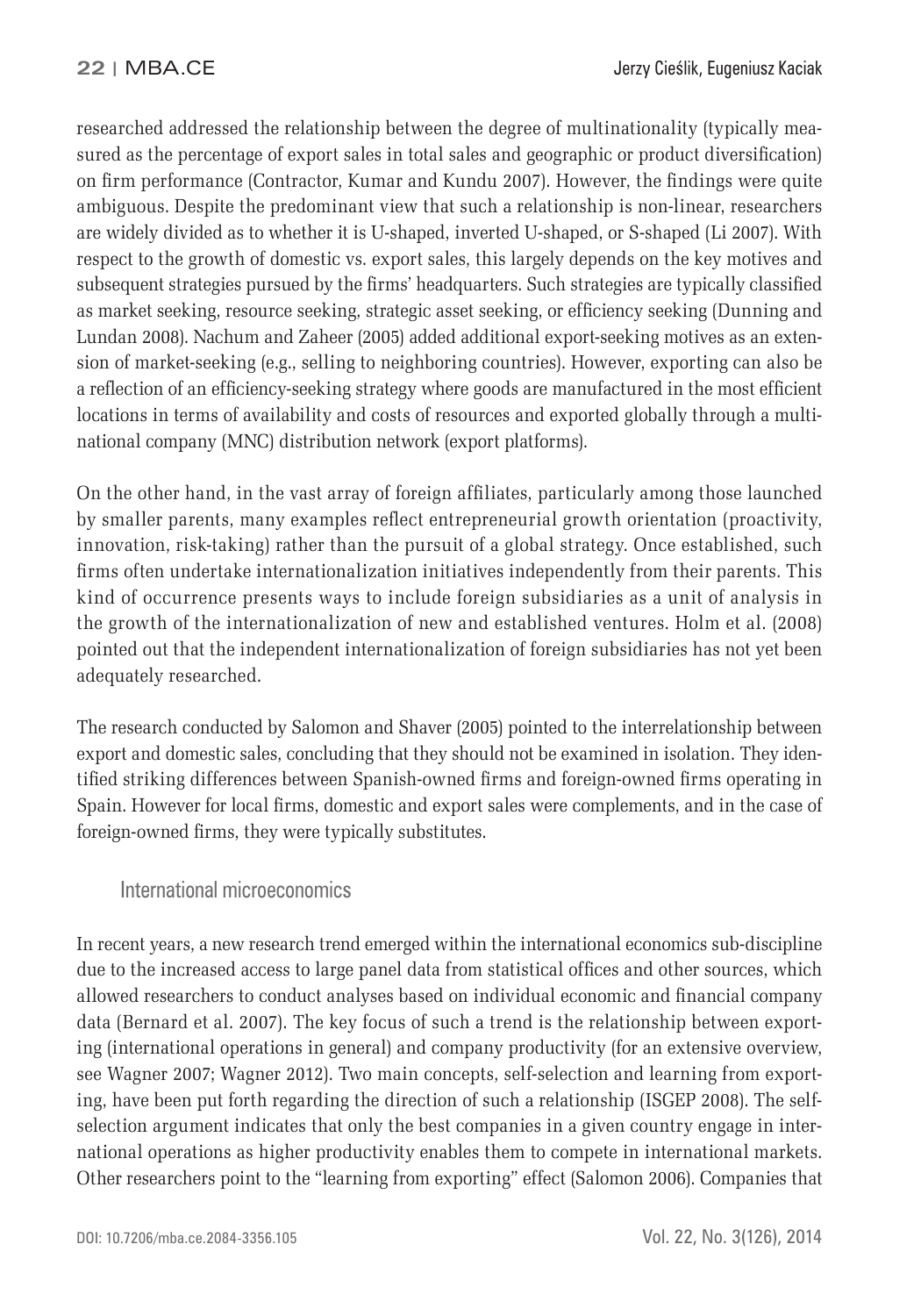engage extensively in international operations are exposed to diverse operating environments, acquire more intensively relevant knowledge and build higher level competencies. This leads to increased productivity and performance that is also demonstrated in domestic operations.

Berman, Berthou and Hericourt (2011) studied the interconnections between domestic and international sales trajectories by French manufacturing enterprises using a large firm-level database for 1995 to 2001. The key finding was that domestic and foreign sales complemented rather than substituted for each other, and exogenous variations in foreign sales were positively associated with domestic sales, even after controlling for changes in domestic demand.

In summary, the research carried out within diverse research streams (entrepreneurship, international entrepreneurship, international management and international economics) pointed to the general notion of the positive impact of involvement in international operations related to the growth and performance of firms. However, detailed empirical research indicated that this relationship was much more complex and was not always positive. Unfortunately, due to the different theoretical assumptions and research methods used, the findings from various research streams cannot be properly integrated to form a comprehensive body of knowledge. The research conducted in the international economics and international management fields is typically static in nature and does not consider changes that take place at the company level over time. At the same time, the researchers in the international economics and entrepreneurship fields, using large micro-panel data, are not able to examine and triangulate the results with the analysis of the actual processes within the firms. On the other hand, the research within the international management field is conducted primarily with the use of questionnaire surveys combined with qualitative methods (e.g., in-depth interviews and case studies). The key obstacle in applying such methods is the limited willingness, particularly by management of smaller firms, to participate in the surveys and provide relevant financial information, which also affects the quality of data and the risk of conducting research on non-representative samples.

## **| Research plan**

The basic research concept was to examine the impact of domestic vs. export sales growth trajectories on the total sales growth and performance (productivity). The research plan encompasses two phases as depicted in Figure 1.

The relevant growth pattern trends may emerge at different stages of company internationalization, as measured by the foreign sales/total sales (FSTS) ratio. The change in FSTS ratio over time indicates whether the total sales growth is predominantly domestic or export driven. Taking into consideration the prevailing view in the extant literature that internationalization augments growth opportunities, one expects that firms experiencing higher growth of exports compared to domestic sales (reflected in the increase of FSTS ratio over time) would experience higher growth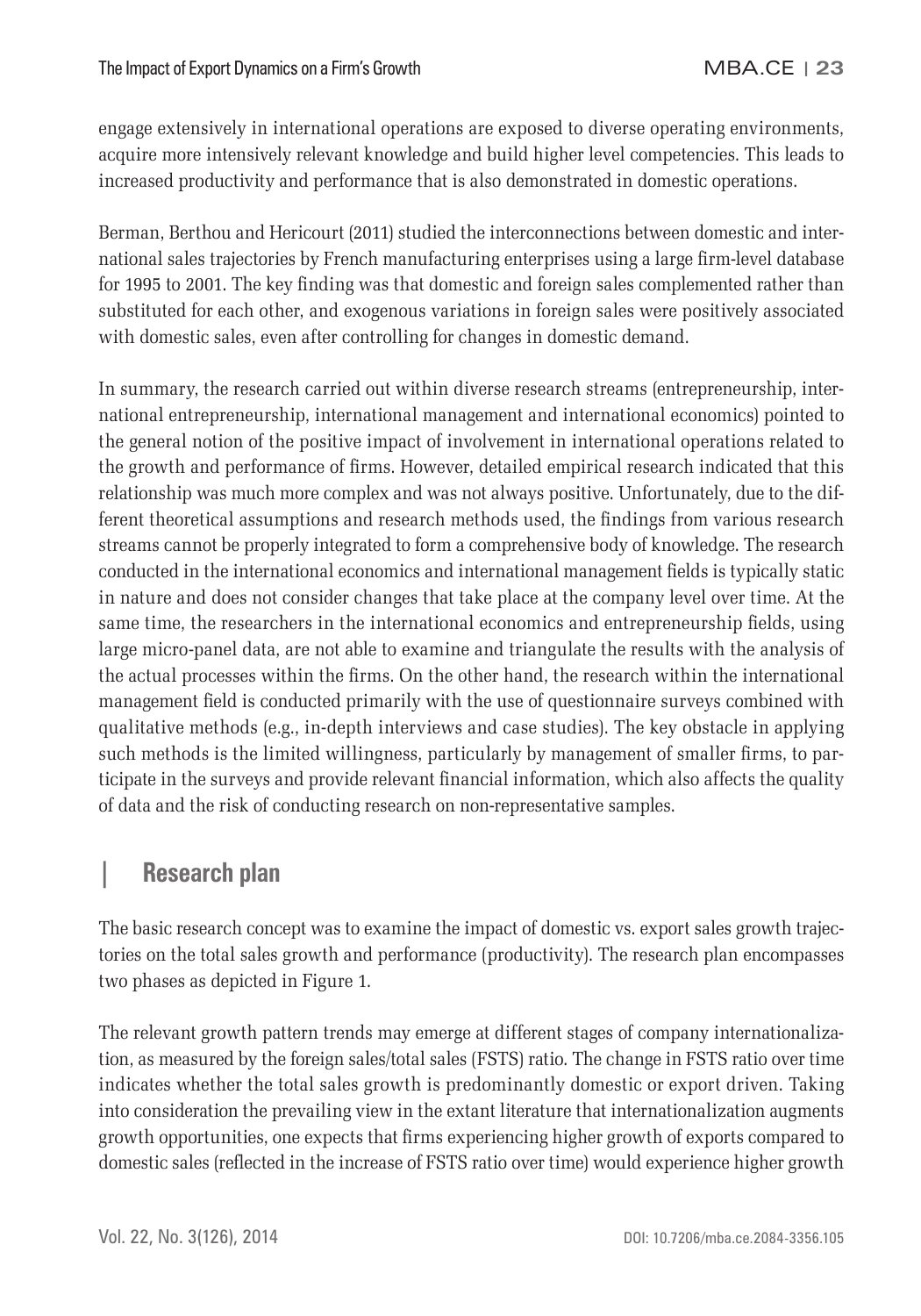## **Figure 1 | Research plan model**



Phase I: Impact of domestic vs. export sales growth on total sales growth

of total sales. Since this analysis was confined to the regular exporters, it was expected that the younger firms and those that embarked on exporting at the early stage of operation would experience higher total sales growth. Thus, the following hypotheses were formed:

H I.1. Companies with higher level of internationalization, as measured by FSTS ratio, will demonstrate higher total sales growth.

H I.2. Exporting firms experiencing higher export growth rates compared to domestic sales will demonstrate higher total sales growth (superiority of export-driven growth).

H I.3. Younger firms will experience higher total sales growth than older firms.

H I.4. Firms that embark on exporting at early stages will experience higher total sales growth than late exporters.

Phase II: Impact of total sales growth on performance (total sales per employee)

As previously discussed, achievement of exceptionally high growth rates does not necessarily lead to higher performance, particularly in profitability (Davidsson et al. 2009). This research used a simplified productivity measure : total sales to employment ratio as a proxy for performance. In this case, the expectation was that firms experiencing high turnover growth do not necessarily need to grow employment at a similar pace, which obviously leads to higher productivity. The increased productivity typically coincides with the size of the firm, as larger entities may benefit from the economics of scale.

With respect to the current level of internalization measured by the FSTS ratio, there was a striking difference between domestic and foreign-controlled firms. In the case of foreign-controlled companies, the share of exports in total sales was 43%; for domestic exporters, this ratio was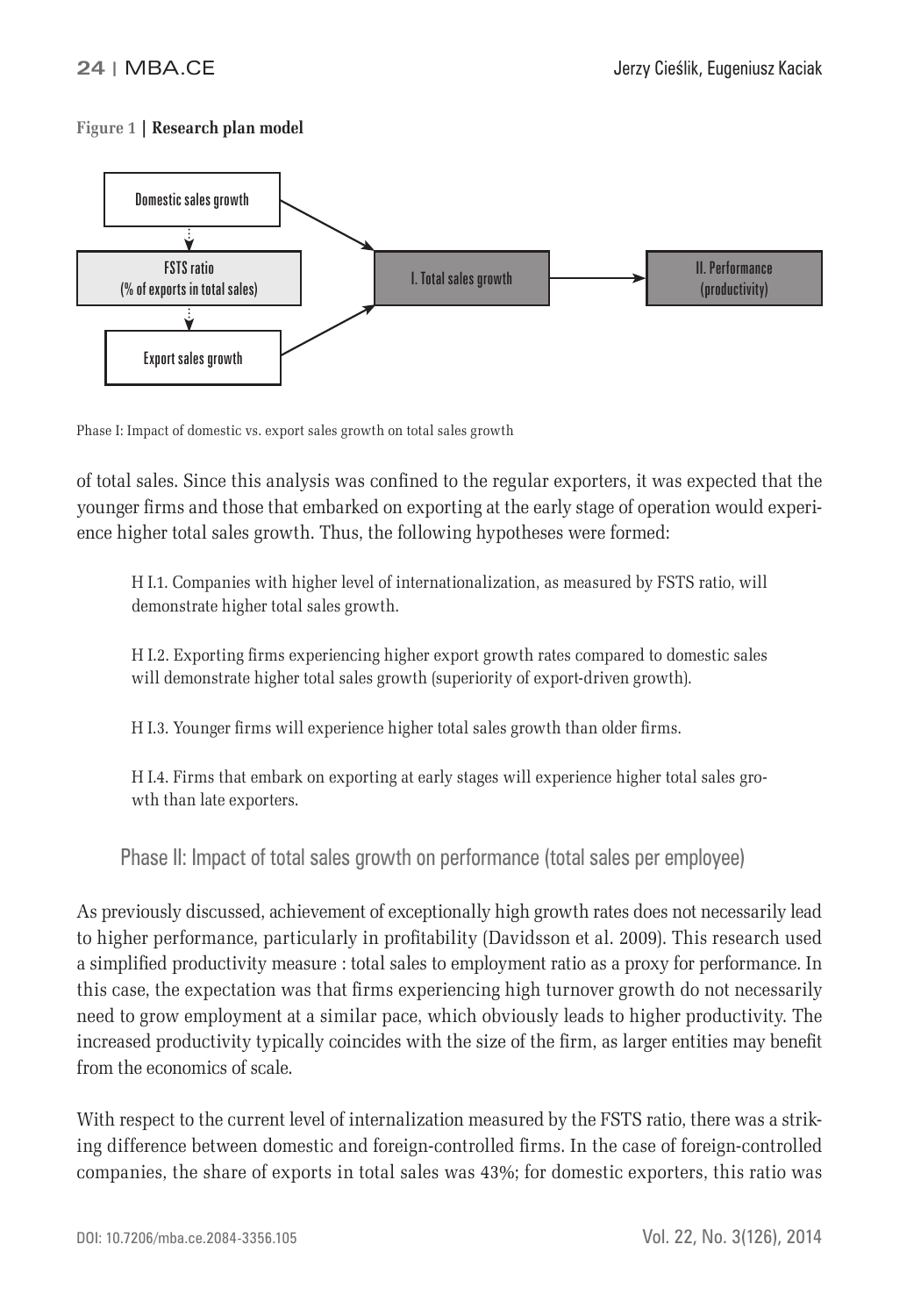only 9% (Table 2). As the extant research on the multinationality/performance relationship has had quite ambiguous results so far (Li 2007), no relevant hypothesis was proposed regarding this relationship. However for domestic exporters, the "learning from exporting" argument seems valid, and those with broader international exposure should demonstrate higher productivity.

Since both domestic and foreign-controlled exporters had to be continuously engaged in exporting for at least 8 years (2003–2010) for this study, they had already incurred sunk costs associated with initiating international operations. At that stage, the efficiency-seeking motive, identified in the international management literature, might well apply. Therefore, this study argued that firms embarking on export-driven growth would experience higher productivity.

Following the international entrepreneurship literature emphasizing the positive effects of early export engagement as well as the "learning from exporting" argument, this study proposed that early internationalization would positively correlate with performance. This led to the following hypotheses:

H II. 1. Companies experiencing higher total sales growth will achieve higher productivity, compared to their slow-growing counterparts.

H II.2. Larger companies in terms of sales volume will achieve higher productivity.

H. II.3. Increases in FSTS ratio will lead to better performance.

H. II.4. Younger firms will demonstrate higher productivity levels compared to older firms.

H. II.5. Early internationalization will lead to better performance.

## **| Methodology and data collection**

Selecting panel data of regular exporters

This research was based on panel data derived from the database of Polish commodity exporters maintained by the Polish government institution, the Analytical Centre of Customs Administration (CAAC). The companies selected for the research purposes had to meet the following criteria:

- They were located in the Mazovia Region.
- Their core activity was manufacturing (NACE 2 10-33).
- They were regular exporters; i.e., they were engaged in export sales during 2003 to 2010 (8 years) with export sales exceeding 200 thousand euros each year. (Companies below 200 thousand euros of export sales in a given year are not obliged to report to CAAC).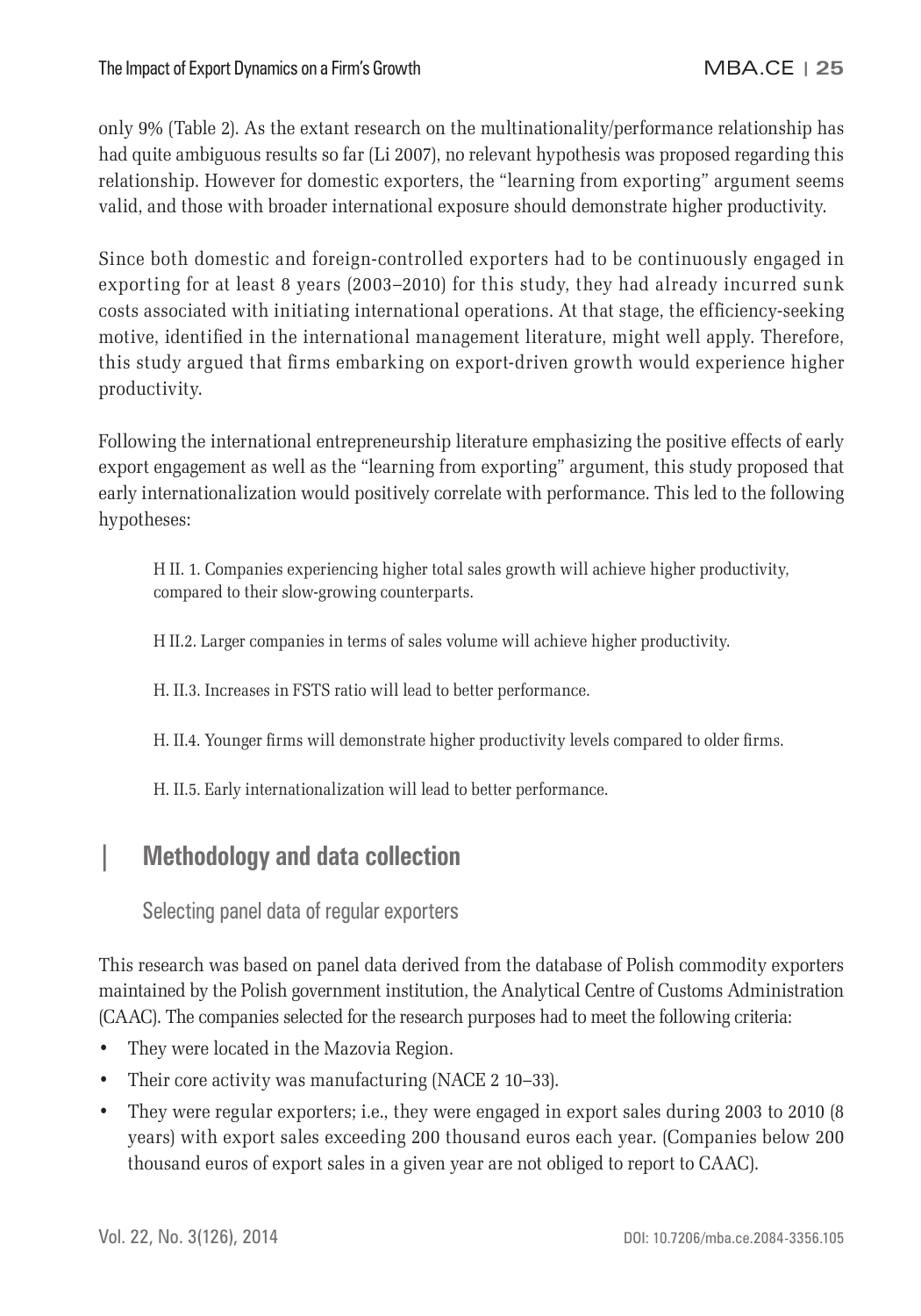These criteria led to the identification of 489 regular exporters, which were 7.8% of the total number of 6,279 commodity exporters in the Mazovia region.

Since the CAAC database contains only information about exports and imports, it had to be matched with other sources like the official company register (REGON) and economic and financial data provided by the professional suppliers. In the latter case, the study tried to obtain data on turnover, employment and assets. It was possible to obtain such data only for 298 exporting firms for 2007 to 2010. Those 298 companies comprised the panel data used for further analysis.

## Key characteristics of regular exporters in panel data

The distinction between regular and irregular (sporadic) exporters helped to identify one of the most crucial problems, namely the irregularity of engaging in international sales by the overwhelming majority of exporters. It confirmed the findings from earlier research (Cieślik et al. 2010) and similar studies conducted in other countries (e.g., Eaton et al. 2007) like Colombia. As a result, export sales appear to be dominated by a handful of large and stable exporters. The 489 firms included in the panel data contributed 55% of the commodity exports in the Mazovia region in 2010, while the 298 exporters for which economic and financial data became available contributed 45%. The managerial and policy implications of this predominant export irregularity are addressed in the concluding section.

The second most important observation related to the role of foreign-controlled firms among large and stable manufacturing exporters (see Table 1). Foreign subsidiaries accounted for 44% of the total number but contributed over 75% of export sales by 298 regular exporters from the Mazovia region. The latter contribution was weighed against the share of foreign-controlled firms in the Polish manufacturing exports in general, which is among the highest in the world and exceeded 65% in recent years (UNCTAD 2008).

The selection criteria of regular exporters, and particularly the requirement for continuous involvement in the export operations during 2003–2010, favored well-established companies. On average, firms included in the panel data were 18 years old and launched export sales shortly after foundation. With respect to domestic firms, the average delay between foundation and exporting was 3.1 years, whereas for foreign subsidiaries it was only 1.3 years.

Table 2 illustrates the growth patterns of the 298 firms and their contribution of exports to the overall turnover growth. This follows the OECD classification (OECD 2008) and defines high-growth firms as those experiencing average annual turnover growth of 20% or higher during the 3-year period of 2007–2010. The table also categorizes between firms achieving growth rates below 20% and those with declining turnover growth during the period under study. Furthermore, it distinguishes between export-driven and domestic-driven growth patterns depending on whether the export growth rate during 2007-2010 was higher than domestic sales or vice versa.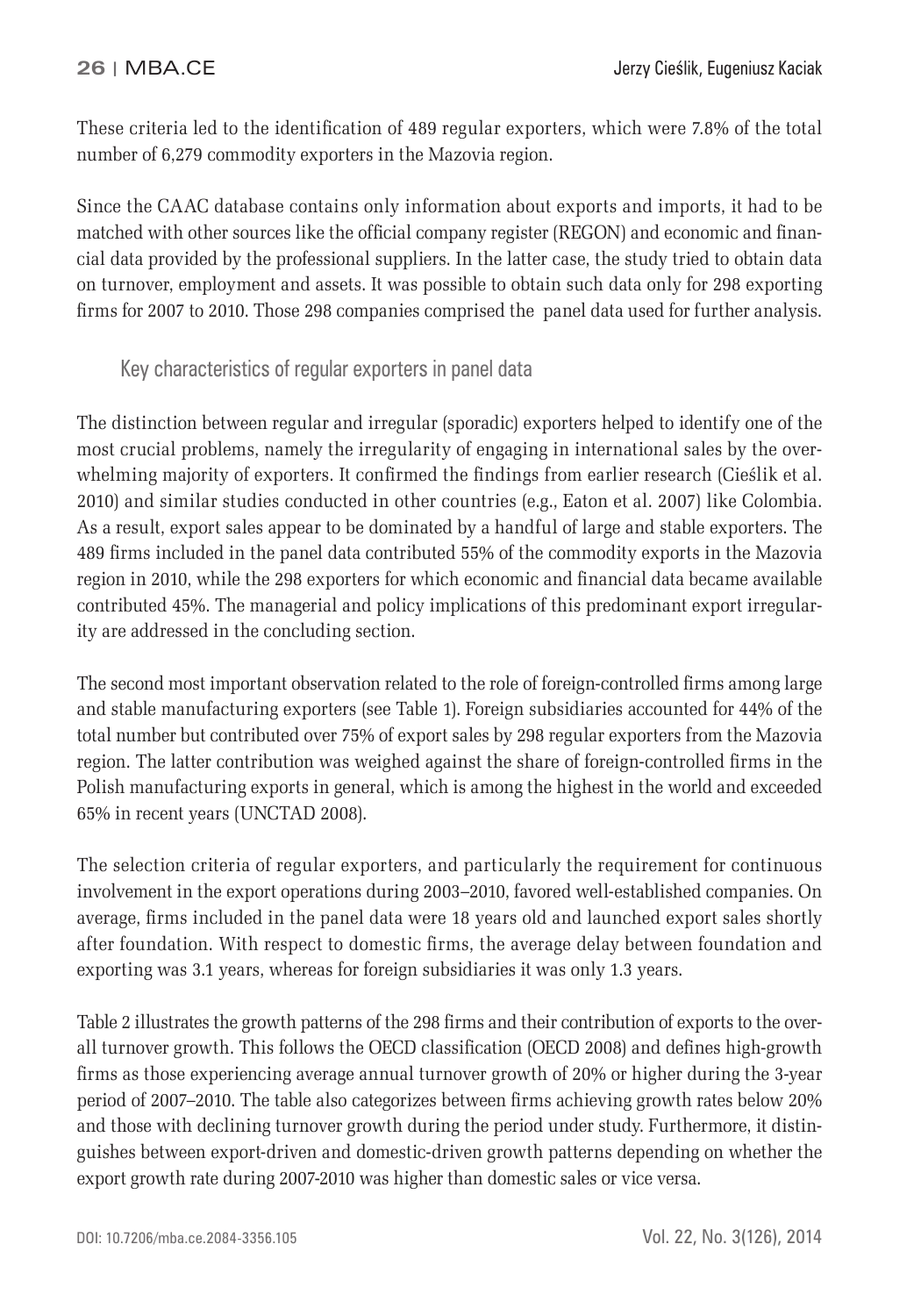|                                | Total    | of which domestic<br>firms | of which foreign-<br>controlled firms |  |
|--------------------------------|----------|----------------------------|---------------------------------------|--|
| All firms                      |          |                            |                                       |  |
| No. of firms                   | 298      | 166                        | 132                                   |  |
| <b>Total sales (mln Euros)</b> | 33,062.1 | 19,628.1                   | 13,434.0                              |  |
| <b>Exports (mln Euros)</b>     | 7,573.4  | 1,782.1                    | 5,791.3                               |  |
| <b>Employment (thousands)</b>  | 78.7     | 32.3                       | 46.4                                  |  |
|                                |          |                            |                                       |  |
| Up to 49 employees             |          |                            |                                       |  |
| No. of firms                   | 101      | 66                         | $35\,$                                |  |
| <b>Total sales (mln Euros)</b> | 3,178.2  | 447.8                      | 2,730.4                               |  |
| <b>Exports (mln Euros)</b>     | 1,138.5  | 226.6                      | 911.9                                 |  |
| <b>Employment (thousands)</b>  | 0.6      | $0.6\,$                    | 0.1                                   |  |
|                                |          |                            |                                       |  |
| 50-249 employees               |          |                            |                                       |  |
| No. of firms                   | 120      | 70                         | 50                                    |  |
| <b>Total sales (mln Euros)</b> | 2,326.0  | 1,199.9                    | 1,126.1                               |  |
| <b>Exports (mln Euros)</b>     | 860.2    | 342.8                      | 517.5                                 |  |
| <b>Employment (thousands)</b>  | 16.6     | 9.7                        | 6.9                                   |  |
|                                |          |                            |                                       |  |
| $250 +$ employees              |          |                            |                                       |  |
| No. of firms                   | 77       | 30                         | 47                                    |  |
| <b>Total sales (mln Euros)</b> | 27,557.9 | 17,980.4                   | 9,577.4                               |  |
| <b>Exports (mln Euros)</b>     | 5,574.7  | 1,212.8                    | 4,361.9                               |  |
| <b>Employment (thousands)</b>  | 61.4     | 22.0                       | 39.4                                  |  |
| Source: author's calculations. |          |                            |                                       |  |

| Table 1   Key characteristics of regular exporters in the Mazovia Region (2010 data) |  |  |  |  |  |  |
|--------------------------------------------------------------------------------------|--|--|--|--|--|--|
|--------------------------------------------------------------------------------------|--|--|--|--|--|--|

As the time frame of the research coincided with the most recent global economic and financial crisis, the study needed to take into account its negative implications. Although the 298 firms as a whole experienced positive annual growth rates of total sales and export sales, 8.1% and 4.3% respectively, almost half of the firms (148) experienced negative turnover growth during 2007–2010. Among those affected were both local and foreign-controlled firms. The most striking characteristic of the declining firms was the size. Representing almost 50% of the panel data group, declining firms contributed only 10% of the total turnover and 17% of export sales.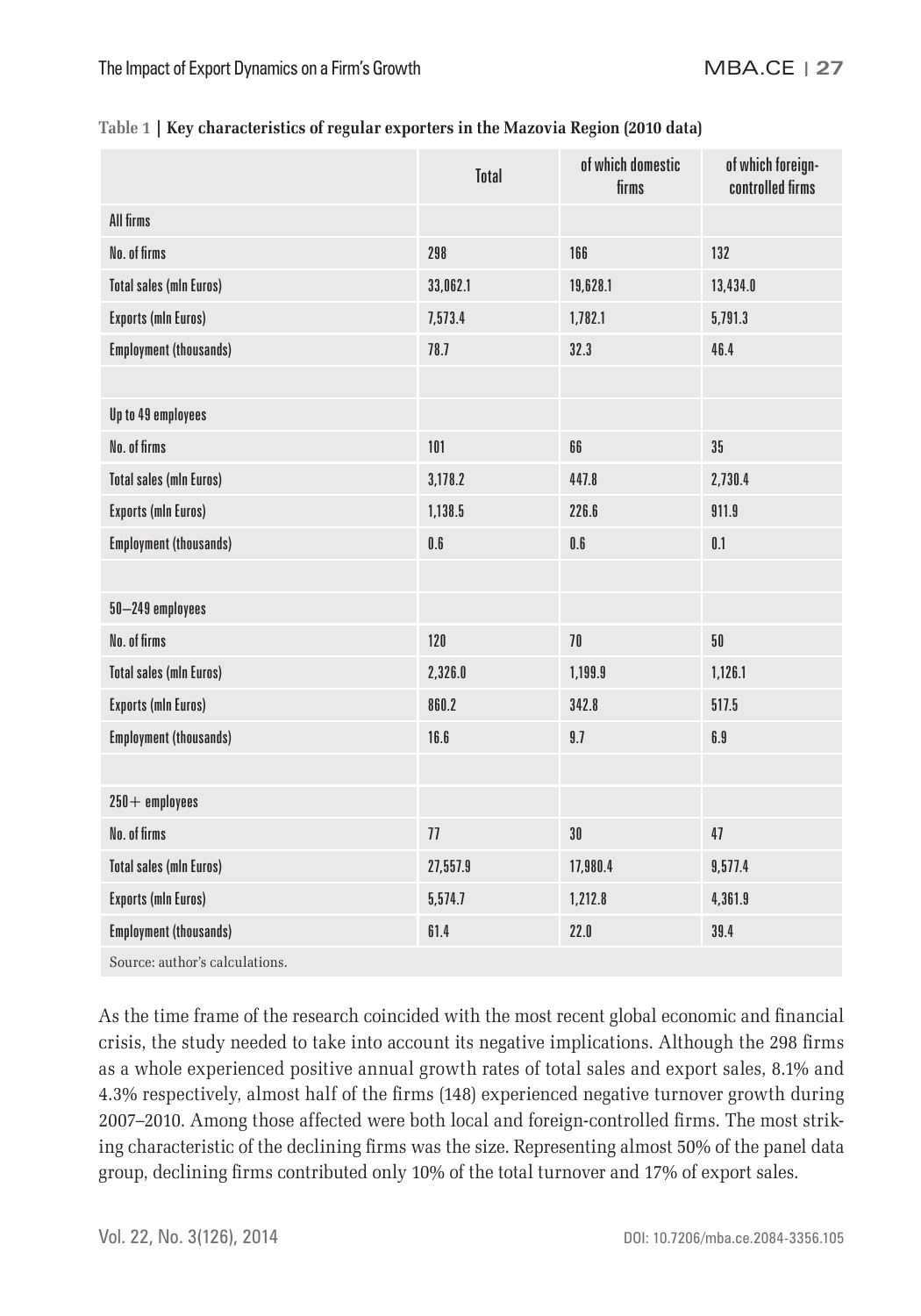|                                               | <b>Total</b>   |              |                | of which domestic<br>firms |              |                | of which foreign-<br>controlled firms |              |                |
|-----------------------------------------------|----------------|--------------|----------------|----------------------------|--------------|----------------|---------------------------------------|--------------|----------------|
|                                               | No of<br>firms | <b>Sales</b> | <b>Exports</b> | No of<br>firms             | <b>Sales</b> | <b>Exports</b> | No of<br>firms                        | <b>Sales</b> | <b>Exports</b> |
| A. HG firms<br>$\geq$ 20% annual growth       |                |              |                |                            |              |                |                                       |              |                |
| <b>Export driven</b>                          | 12             | 776.2        | 330.2          | 6                          | 352.4        | 64.0           | 6                                     | 423.8        | 266.2          |
| <b>Domestic driven</b>                        | 10             | 1,723.4      | 376.3          | 3                          | 21.0         | 6.3            | $\overline{1}$                        | 1,702.4      | 370.1          |
| Subtotal                                      | 22             | 2,499.5      | 706.5          | 9                          | 373.4        | 70.3           | 13                                    | 2,126.2      | 636.2          |
|                                               |                |              |                |                            |              |                |                                       |              |                |
| <b>B. Slow-growing</b><br>0-20% annual growth |                |              |                |                            |              |                |                                       |              |                |
| <b>Export driven</b>                          | 74             | 6,280.7      | 2,795.2        | 38                         | 861.1        | 273.5          | 36                                    | 5,419.7      | 2,521.7        |
| <b>Domestic driven</b>                        | 54             | 20.845.8     | 2.732.2        | 28                         | 16.605.7     | 626.8          | 26                                    | 4,240.1      | 2.105.4        |
| Subtotal                                      | 128            | 27,126.5     | 5,527.4        | 66                         | 17,466.7     | 900.3          | 62                                    | 9,659.8      | 4,627.1        |
|                                               |                |              |                |                            |              |                |                                       |              |                |
| <b>C.</b> Declining                           |                |              |                |                            |              |                |                                       |              |                |
| <b>Export driven</b>                          | 62             | 1,478.3      | 612.5          | 36                         | 591.9        | 298.3          | 26                                    | 886.4        | 314.2          |
| <b>Domestic driven</b>                        | 86             | 1,957.7      | 726.9          | $55\,$                     | 1,196.1      | 513.2          | 31                                    | 761.6        | 213.7          |
| Subtotal                                      | 148            | 3.436.1      | 1.339.4        | 91                         | 1.788.0      | 811.5          | 57                                    | 1,648.1      | 527.9          |
|                                               |                |              |                |                            |              |                |                                       |              |                |
| All firms                                     |                |              |                |                            |              |                |                                       |              |                |
| <b>Export driven</b>                          | 148            | 8,535.2      | 3,738.0        | 80                         | 1,805.3      | 635.9          | 68                                    | 6,729.9      | 3,102.1        |
| <b>Domestic driven</b>                        | 150            | 24.526.9     | 3.835.4        | 86                         | 17,822.8     | 1.146.2        | 64                                    | 6.704.1      | 2.689.2        |
| TOTAL                                         | 298            | 33,062.1     | 7,573.4        | 166                        | 19,628.1     | 1,782.1        | 132                                   | 13,434.0     | 5,791.3        |
| Source: author's calculations.                |                |              |                |                            |              |                |                                       |              |                |

#### **Table 2 | Regular exporters by turnover growth dynamics 2007–2010 (2010 figures – million Euro)**

With respect to the high-growth firms, they represented equally the domestic and foreign-controlled sectors. While foreign subsidiaries belonging to the high-growth sub-group expanded primarily in the Polish market, the exceptional growth of local firms was predominantly export driven. One may therefore conclude that for the ambitious local firms, once they embark on a high-growth strategy, expanding the export base is a must.

The stylized fact resulting from numerous research undertakings in both developed and developing countries is that foreign-controlled firms on average are more productive when compared to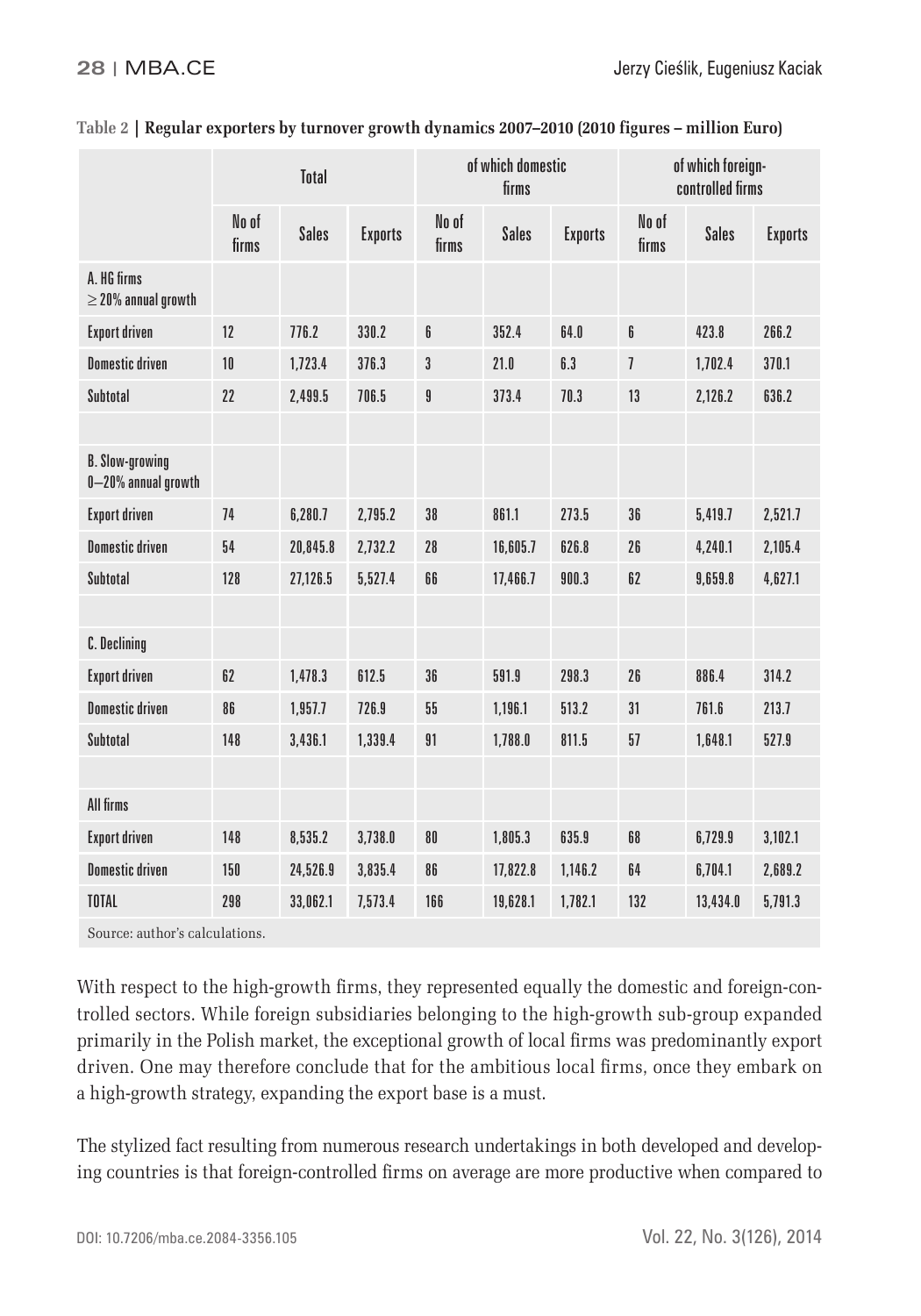their local counterparts (Wagner 2012). This generally holds for the regular exporters included in the panel data in which the respective productivity difference was still significant at about 29% (Table 3). One shall bear in mind that following the self-selection argument (Wagner 2007), local regular exporters need to be far more productive than sporadic and non-exporters to compete on the international markets by approaching the productivity levels of international firms.

|                                               | <b>Total</b> | <b>Domestic firms</b> | Foreign-controlled firms |
|-----------------------------------------------|--------------|-----------------------|--------------------------|
| A. HG firms<br>$\geq$ 20% annual growth       |              |                       |                          |
| <b>Export driven</b>                          | 172.4        | 184.1                 | 160.7                    |
| <b>Domestic driven</b>                        | 423.2        | 66.4                  | 494.6                    |
| Subtotal                                      | 279.9        | 160.6                 | 346.2                    |
|                                               |              |                       |                          |
| <b>B. Slow-growing</b><br>0-20% annual growth |              |                       |                          |
| <b>Export driven</b>                          | 189.5        | 134.6                 | 244.4                    |
| <b>Domestic driven</b>                        | 281.2        | 322.7                 | 238.0                    |
| Subtotal                                      | 232.4        | 223.5                 | 241.5                    |
|                                               |              |                       |                          |
| C. Declining                                  |              |                       |                          |
| <b>Export driven</b>                          | 100.7        | 80.0                  | 128.3                    |
| <b>Domestic driven</b>                        | 99.9         | 102.7                 | 94.7                     |
| Subtotal                                      | 100.2        | 93.6                  | 110.6                    |
|                                               |              |                       |                          |
| All firms                                     |              |                       |                          |
| <b>Export driven</b>                          | 153.7        | 115.1                 | 196.9                    |
| <b>Domestic driven</b>                        | 198.9        | 193.0                 | 206.4                    |
| TOTAL                                         | 176.8        | 156.0                 | 201.6                    |
|                                               |              |                       |                          |

| Table 3   Productivity of regular exporters – breakdown by growth dynamics (Average sales per |  |  |  |
|-----------------------------------------------------------------------------------------------|--|--|--|
| employee – 2010 thousand Euro)                                                                |  |  |  |

Source: author's calculations.

Interestingly, there were striking differences in productivity between high-growth, slow-growing and declining firms; the latter category achieved only 40% of the productivity levels of highgrowth firms. This may support that high productivity provides a strong base for exceptionally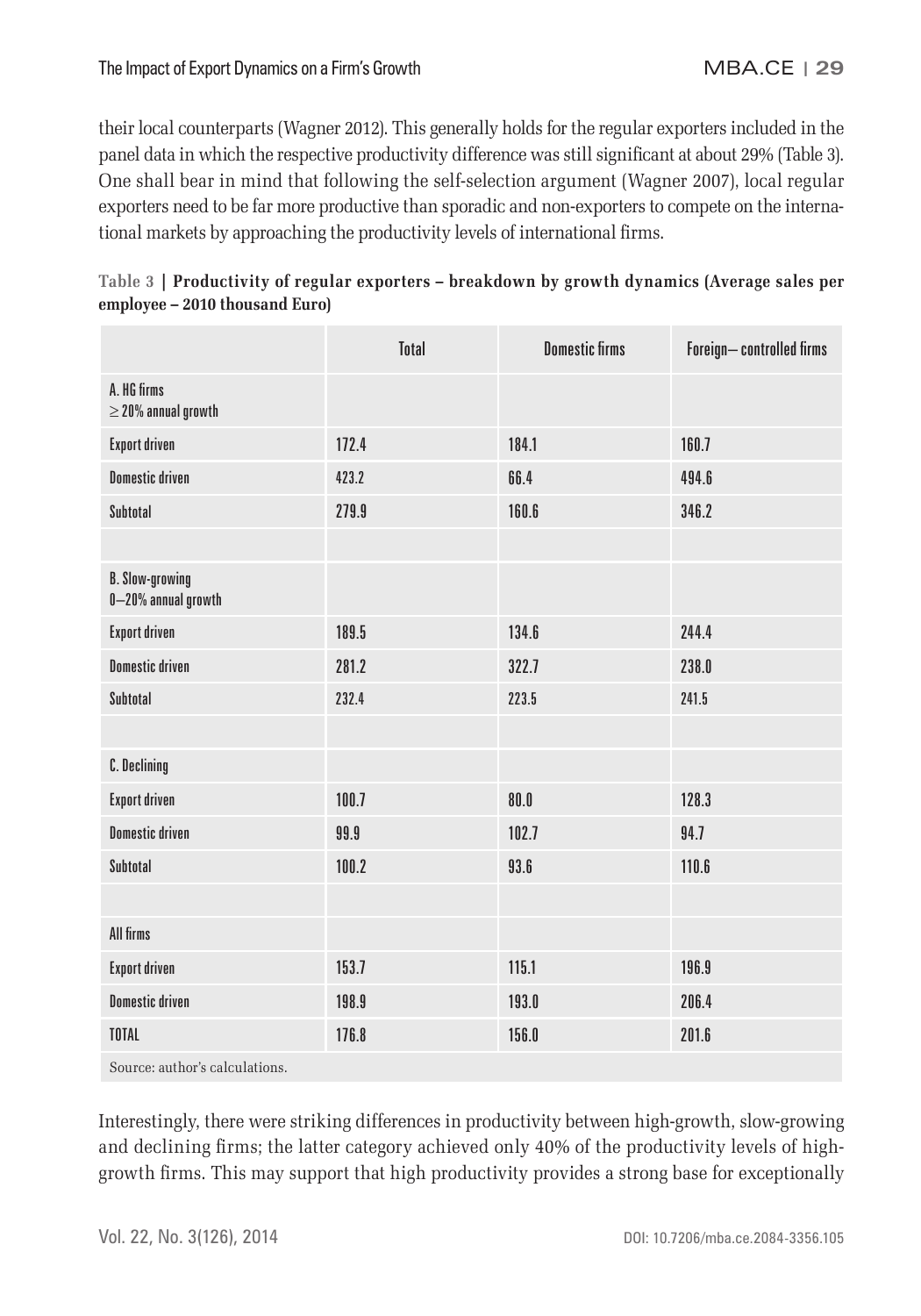high growth but also the vulnerability of low productivity firms to the unfavorable trends in the external business environment.

Models

To verify the hypotheses, two models were tested: Model 1 for the hypotheses in Phase I, and Model 2 for the hypotheses in Phase II.

*Model 1*: TSG =  $\beta_0$  +  $\beta_1$ FSTS 10 +  $\beta_2$  FSTS 10\_07 +  $\beta_3$ AGE +  $\beta_4$ TTI +  $\beta_5$ HT\_MHT +  $\beta_6$ MLT +  $\varepsilon$ 

where

TSG is a total sales growth measured as a ratio of total sales in 2010 to total sales in 2007 (a log transformation was applied in order to match the distribution of the data closer to normality); FSTS 10 is the ratio of foreign sales to total sales in 2010; FSTS 10 07 is the change in FSTS ratio over time (FSTS 10 divided by FSTS 07 and logarithmized); AGE is the firm age; TTI is time to internationalization; and HT\_MHT (high and medium-high technology) and MLT (medium-low technology) are dummies to control for manufacturing industry technology levels (with LT or low-technology level kept as a reference category).

*Model 2*:  $PERF = \beta_0 + \beta_1 FSTS_10 + \beta_2 FSTS_10_07 + \beta_3 AGE + \beta_4 TTI + \beta_5 HT_MHT + \beta_6 MLT$ +  $\beta_7$ TSG +  $\beta_8$ SIZE +  $\varepsilon$ 

where

PERF is a performance variable measured as a ratio of Total Sales to Employment in 2010 (in a logarithmic form) and SIZE represents total sales in 2010 (logarithmized).

The analysis checked for potential multicollinearity by examining the variance inflation factors and found them all to be at acceptable levels in both models, with VIFs well below 10.0 (Neter et al. 1996). It also employed White's test for heteroskedasticity and found the residuals to be homoskedastic (p-value = .60) in Model 1 and heteroskedastic (p-value = .07) in Model 2. Consequently, Model 1 was estimated with the standard OLS procedure, while in Model 2 the variance-covariance matrices were estimated according to the White's (1980) method.

Variables

Dependent Variables

In Model 1, the dependent variable (TSG) is a total sales growth measured as a (logarithmized) ratio of total sales in 2010 to total sales in 2007. Total sales growth was measured in a number of ways in previous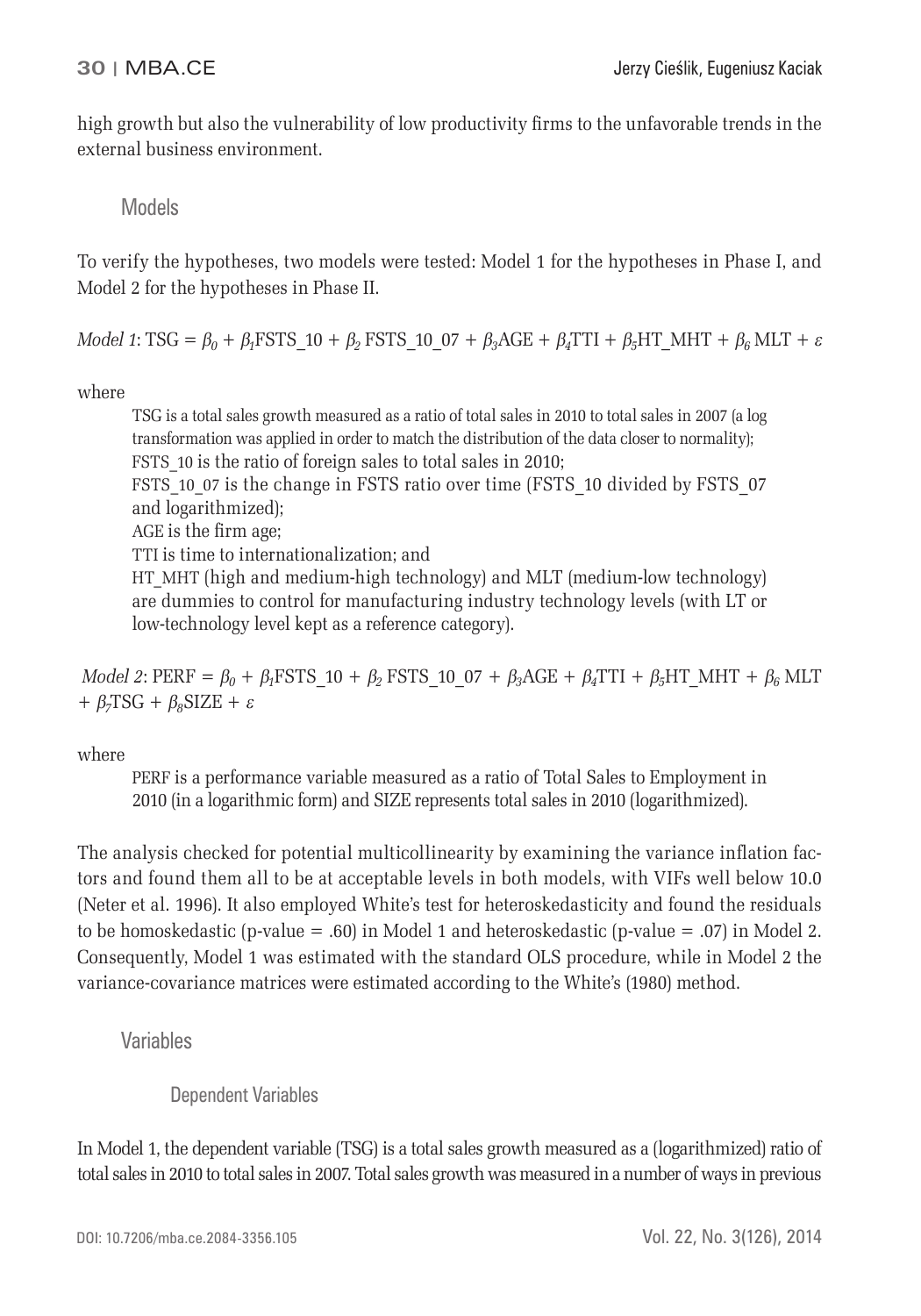studies, e.g., as a percent per annum (Johnsen and McMahon 2005); through various manipulations of first-year and last-year sales: as a net difference between total sales in the beginning and the end year (Oke, Burke and Myers 2007), as a relative or absolute ratio of last-year to first-year sales (Weinzimmer, Nystrom, and Freeman 1998; Delmar et al. 2003), or as the slope of the sales regression line over time (Weinzimmer et al. 1998; Chandler, McKelvie and Davidsson 2009; Cieślik and Kaciak, 2011).

In Model 2, the dependent variable (PERF) is a performance variable measured as a (logarithmized) ratio of total sales to employment in 2010. The sales-per-employee ratio was used as a measure of performance (productivity) in many studies; e.g., Lööf and Hesmati (2006); Khurrum et al. (2007); Ngo et al. (1998); Kotey (2005).

## Independent variables

In Models 1 and 2, FSTS 10 is the share of turnover from foreign markets to the total turnover (foreign sales to total sales) in 2010. It is one of the most widely used measures of a degree of internationalization of a firm (e.g., Kuivalainen, Saarenketo and Puumalainen 2012). A related measure, FSTS 10\_07, captures the increase of the FSTS ratio over time (FSTS 10 divided by FSTS 07; again, this variable was logarithmized). AGE (firm age) and time to internationalization (TTI) variables are also common in the internationalization and born-global literature (e.g., Cieslik, Kaciak and Welsh 2012; Acedo and Jones 2007; Zucchella, Palamara and Denicolai 2007; Morgan-Thomas and Jones 2009; Singh, Gaur and Schmid 2010; Lin, Liu and Cheng 2011; Khavul, Pérez-Nordtvedt and Wood 2010). The analysis operationalized the age of the firm as the number of years from the establishment of the company to 2012. TTI was calculated as the number of years between the year of establishment and the first recorded export sale.

In Model 2: SIZE is a proxy for firm size, operationalized as a log of total sales in 2010. Many recent studies used total sales as a proxy for firm size (Contractor et al. 2007; Konopaske, Werner and Neupert 2002; Un and Cuervo-Cazurra 2008).

## Control Variables

In Models 1 and 2, HT\_MHT (high and medium-high technology) and MLT (medium-low technology) are dummies to control for manufacturing industry technology levels (OECD 2005; Heidenreich 2009; Hervas-Oliver, Garrigos and Gil-Pechuan 2011). Tables 4 and 5 show the regression results for Models 1 and 2, respectively.

## **Discussion**

While assessing the results of the regression analysis, it should be emphasized once again that the research focused on regular exporters only; i.e., those continuously engaged in exporting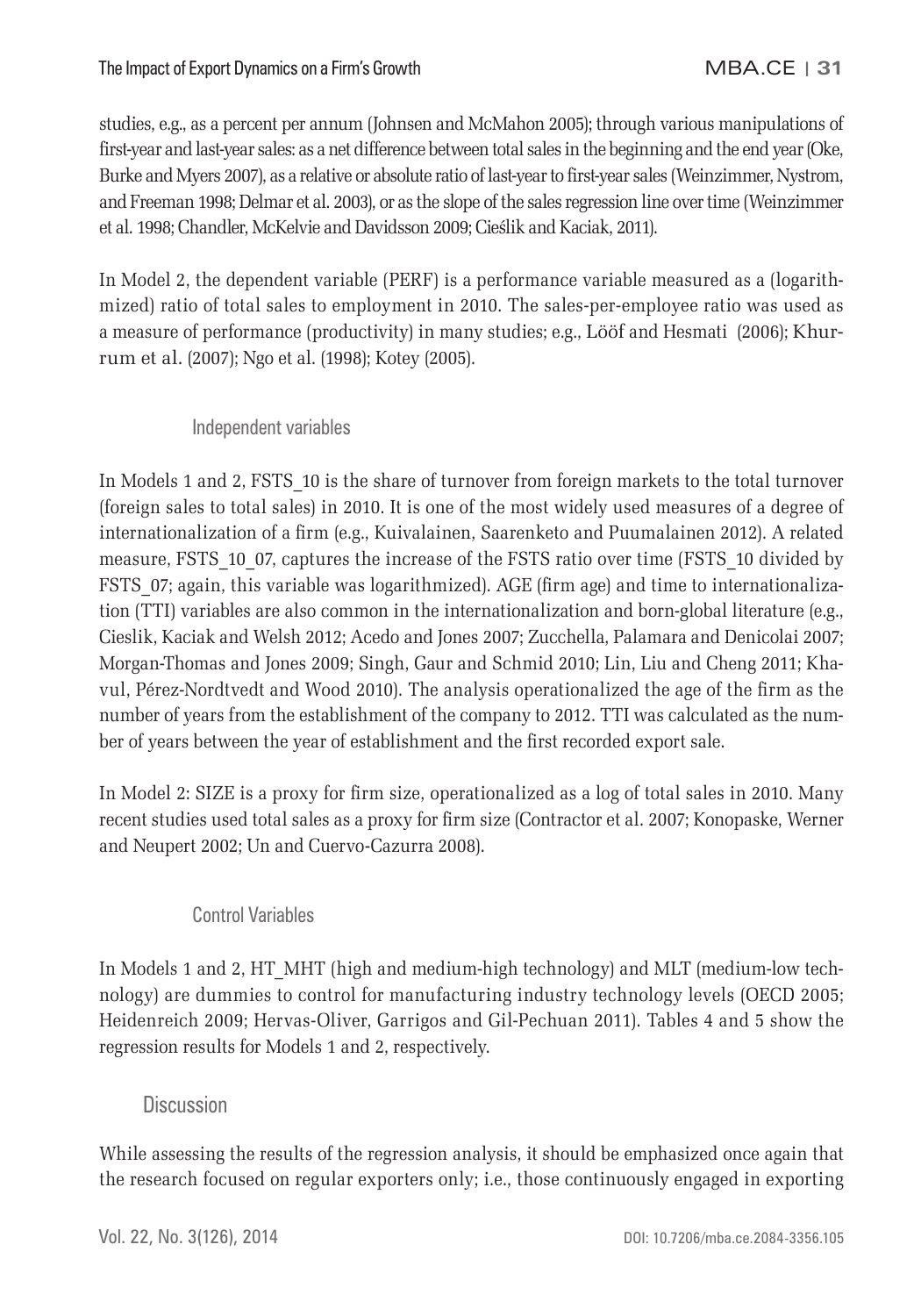|                                                                                       | Coefficient    | Std. Error                | t-ratio     | p-value     |        |  |  |  |  |
|---------------------------------------------------------------------------------------|----------------|---------------------------|-------------|-------------|--------|--|--|--|--|
| Const                                                                                 | $-0.000760982$ | 0.0666265                 | $-0.0114$   | 0.99090     |        |  |  |  |  |
| <b>FSTS 10</b>                                                                        | $-0.075092$    | 0.046294                  | $-1.6221$   | 0.10590     |        |  |  |  |  |
| <b>FSTS10 07</b>                                                                      | 0.19918        | 0.0414374                 | 4.8068      | < 0.00001   | ***    |  |  |  |  |
| AGE                                                                                   | 0.00324558     | 0.00404179                | 0.8030      | 0.42264     |        |  |  |  |  |
| TTI                                                                                   | $-0.00251642$  | 0.00582407                | $-0.4321$   | 0.66602     |        |  |  |  |  |
| HT MHT                                                                                | $-0.0542463$   | 0.0281423                 | $-1.9276$   | 0.05491     | $\ast$ |  |  |  |  |
| <b>MLT</b>                                                                            | $-0.0161539$   | 0.0296048                 | $-0.5457$   | 0.58574     |        |  |  |  |  |
| Mean dependent var                                                                    | $-0.012365$    | S.D. dependent var        |             | 0.207461    |        |  |  |  |  |
| Sum squared resid                                                                     | 11.307250      | S.E. of regression        | 0.199887    |             |        |  |  |  |  |
| R-squared                                                                             | 0.090950       | <b>Adjusted R-squared</b> |             | 0.071677    |        |  |  |  |  |
| F(6, 283)                                                                             | 4.718994       | $P-value(F)$              |             |             |        |  |  |  |  |
| Log-likelihood                                                                        | 58.951130      | <b>Akaike criterion</b>   |             | $-103.9023$ |        |  |  |  |  |
| <b>Schwarz criterion</b>                                                              | $-78.213090$   | Hannan-Quinn              | $-93.60990$ |             |        |  |  |  |  |
| White's test for heteroskedasticity - Null hypothesis: heteroskedasticity not present |                |                           |             |             |        |  |  |  |  |

#### **Table 4 | Model 1 (OLS regression results)**

Dependent variable: TSG; Heteroskedasticity-robust standard errors, variant HC1

Test statistic: LM = 21.6902 with p-value =  $P(\text{Chi-square}(24) > 21.6902) = 0.597754$ .

during 2003–2010. Only 8.4% of commodity manufacturing exporters based in the Mazovia region demonstrated such regularity. Regular exporters are typically mature firms with sizeable international operations. Strongly overrepresented within this group were subsidiaries of multinational companies.

With respect to Phase I of the research, addressing the relationship between the dynamics of exports and domestic sales and the total sales growth, only one out of four hypotheses has been confirmed (Table 4). The analysis found a positive correlation between the increase of export intensity (FSTS\_10\_07) and the total sales growth (TSG). This implies that firms following export-oriented strategies have better chances for achieving exceptionally high growth rates. This confirms findings from Berman et al. (2011), based on the French data on the complementarities between domestic and export sales, the latter becoming the triggering factor for local turnover growth. On the other hand, the degree of internationalization, measured by the FSTS ratio, age of the firm, and early internationalization (TTI) proved to be insignificant for explaining the total sales growth of exporting firms.

With respect to Phase II of the research, which was aimed at testing the relationship between total sales growth and productivity, three out of six hypotheses were confirmed (Table 5).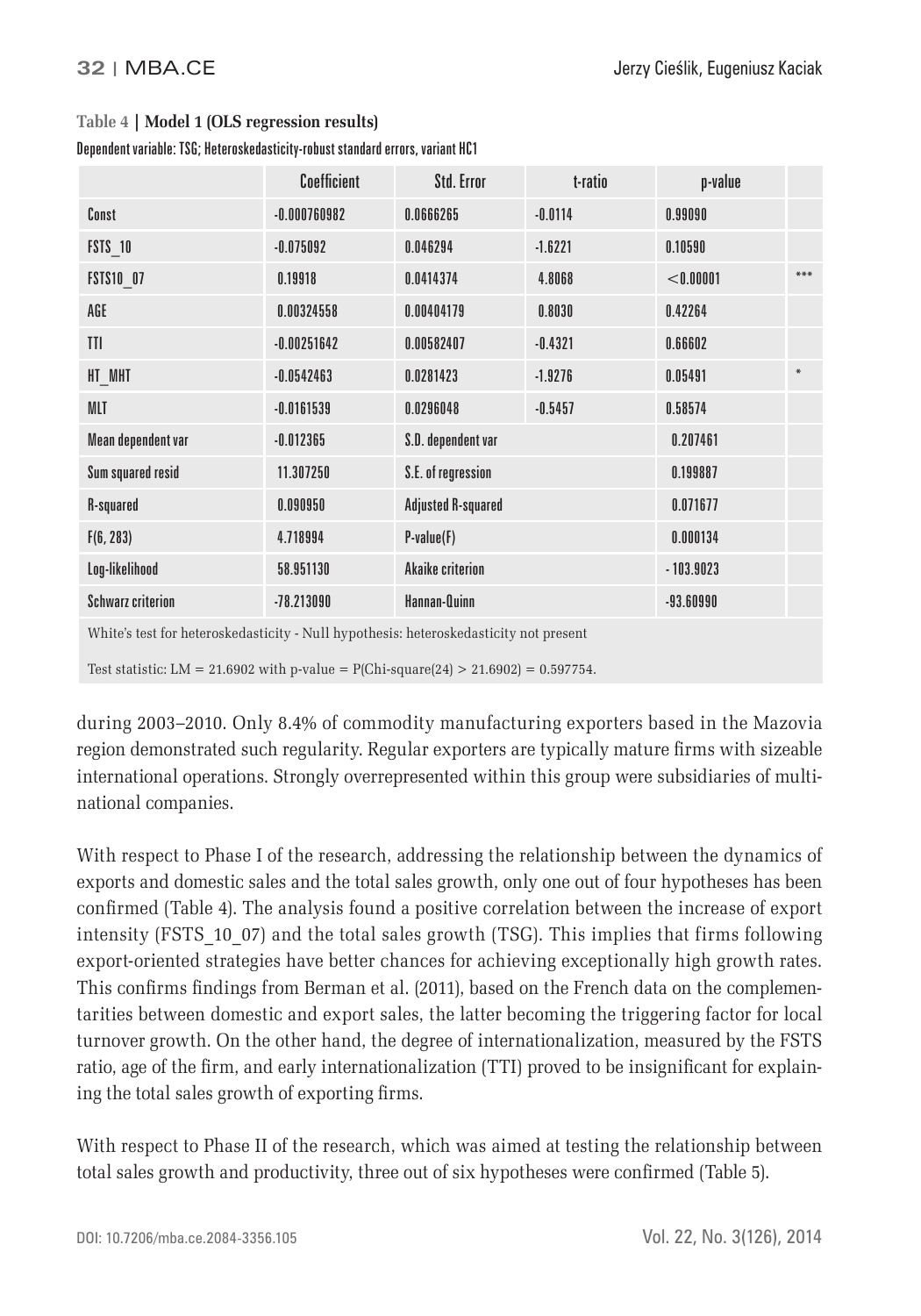|                                                                                       | Coefficient   |            | Std. Error         |                           | t-ratio           |           | p-value    |       |  |
|---------------------------------------------------------------------------------------|---------------|------------|--------------------|---------------------------|-------------------|-----------|------------|-------|--|
| Const                                                                                 | 2.81747       |            | 0.287914           |                           | 9.7858            | < 0.00001 |            | ***   |  |
| <b>TSG</b>                                                                            | 0.483443      | 0.137685   |                    | 3.5112                    |                   | 0.00055   |            | ***   |  |
| SIZE                                                                                  | 0.394228      | 0.0318634  |                    |                           | 12.3724           | < 0.00001 |            | $***$ |  |
| <b>FSTS 10</b>                                                                        | 0.0134205     | 0.0747648  |                    |                           | 0.1795            | 0.85772   |            |       |  |
| <b>FSTS10 07</b>                                                                      | $-0.00926501$ | 0.0659533  |                    |                           | $-0.1405$         |           | 0.88842    |       |  |
| AGE                                                                                   | $-0.0198074$  | 0.00661487 |                    |                           | $-2.9944$         |           | 0.00308    |       |  |
| TTI                                                                                   | 0.0155603     | 0.00830804 |                    |                           | 1.8729            |           | 0.06247    |       |  |
| HT MHT                                                                                | $-0.0288257$  | 0.047655   |                    |                           | $-0.6049$         | 0.54591   |            |       |  |
| <b>MLT</b>                                                                            | 0.0241683     | 0.0491512  |                    |                           | 0.62344<br>0.4917 |           |            |       |  |
| Mean dependent var                                                                    | 5.595693      |            |                    | S.D. dependent var        |                   |           | 0.432832   |       |  |
| Sum squared resid                                                                     | 16.97765      |            | S.E. of regression |                           | 0.284334          |           |            |       |  |
| R-squared                                                                             | 0.584298      |            |                    | <b>Adjusted R-squared</b> |                   | 0.568462  |            |       |  |
| F(8, 210)                                                                             | 32.30365      |            |                    | $P-value(F)$              |                   |           | $9.13e-33$ |       |  |
| Log-likelihood                                                                        | $-30.73699$   |            |                    | <b>Akaike criterion</b>   |                   |           | 79.47397   |       |  |
| <b>Schwarz criterion</b>                                                              | 109.9756      |            |                    | Hannan-Quinn              |                   |           | 91.79269   |       |  |
| White's test for heteroskedasticity - Null hypothesis: heteroskedasticity not present |               |            |                    |                           |                   |           |            |       |  |

Dependent variable: PERF; Heteroskedasticity-robust standard errors, variant HC1

Test statistic: LM = 53.5246 with p-value =  $P(Chi-square(40) > 53.5246) = 0.0746925$ .

A positive correlation with productivity (PERF) was found both for total sales growth (TSG) and company size (SIZE), while a negative correlation was found for company age (AGE). TTI turned out to be correlated (albeit weekly) with productivity (PERF), but in the direction opposite to that predicted in Hypothesis II. 6. According to this result, the longer time to internationalization, the higher the productivity. On the other hand, both the current level of internationalization (FSTS) and the change of FSTS ratio (FSTS 10\_07) were not significant.

While performing the regression analysis, it was controlled for the potential effect of technology level of a given industry in which regular exporters operate. This variable proved to be insignificant for productivity and significant for dynamics. The analysis found (see Model 1) that firms belonging to high or medium-high-technology industries (HT\_MHT) exhibited lower total sales growth than firms operating in low-technology (LT) environments.

Altogether, the majority (i.e., 5 out of 9) of the hypotheses tested were not supported by the results of the analysis. Since these hypotheses were based on the existing body of internationalization literature, this may imply that regular exporters represent a distinct category of exporters,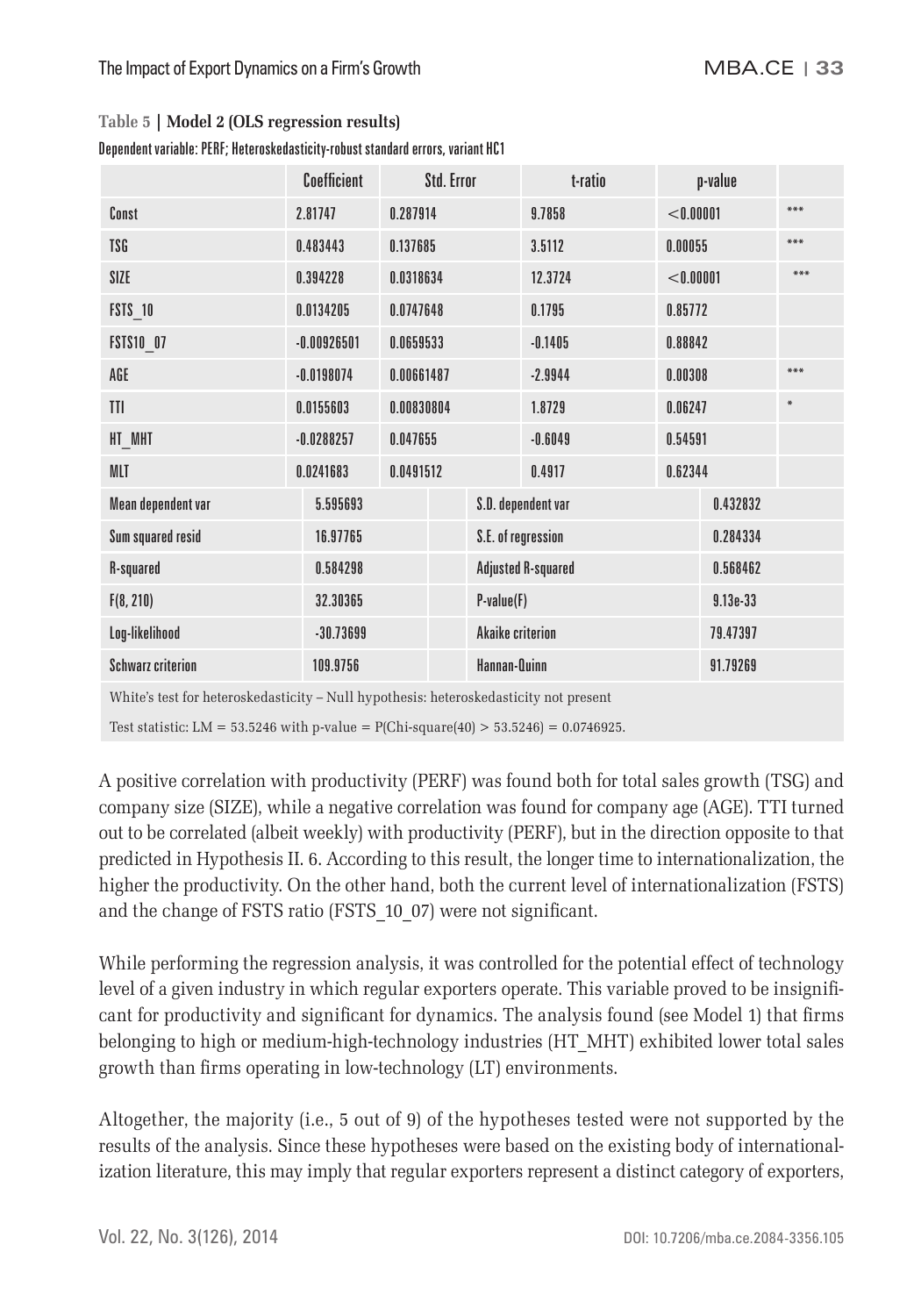thus calling for the development of alternative theoretical concepts and variables explaining their growth and performance. Regular exporters are typically mature, older firms engaging in exporting at very early stages of their operations. However, these early stage developments could not explain growth trajectories taking place after several years.

# **| Conclusions**

This research complements an earlier study by Cieślik et al. (2010), which indicated that the overwhelming majority of exporters, including those initiating export sales very early, do not grow international sales and remain at the level of sporadic micro-exporters, quite often abandoning export markets entirely. The present study revealed that only a fraction (less than 10%) of firms engaging in international sales serve in export markets in a continuous manner, which typically leads to high export volumes. Thus, for managers of young exporters, overcoming initial irregularity becomes a key challenge facilitating future growth and performance in international operations. Eaton et al. (2007) pointed to one reason for irregularity, namely that exporters and external buyers must undergo a period of learning about one another, and only after some time can a young exporter assess the viability of an international route for expansion. Gabrielsson et al. (2008) referred to another cause of irregularity, namely premature internationalization. In many circumstances, acquisition of the necessary experience and building of a sales network requires a longer preparatory period. Consequently, premature internationalization can be harmful for future expansion. The issue of this definitely under-researched topic and broadening of the knowledge base in this particular field could be of crucial importance for designing effective strategies aimed at overcoming initial irregularity by young exporters.

Addressing the issue of export irregularity is of utmost importance for growing exports at the country level. Research conducted in various countries proved that the majority of export sales are generated by a handful of large established exporters, including the subsidiaries of multinational corporations. However, to ensure the continuous, healthy growth of exports, it is of crucial importance that the "upper league" is continuously expanding by the influx of new regular exporters. Eaton et al. (2007) found that the fraction of new exporters, which managed to grow international sales, during less than a decade account for almost half of export growth. Thus, assistance to the young ambitious firms in overcoming irregularity of their international sales should be seen as an important instrument for implementing an export-oriented strategy at the country level.

Acs Z.J., Parsons W. and Tracy S. (2008). *High-Impact Firms:*  Gazelles Revisited. USA: SBA Office of Advocacy.

Berman N., Berthou A. and Héricourt J. (2011). *Export Dynamics and Sales at Home*. Graduate Institute of International and Development Studies Working Paper No 14/2011, Geneva.

Bernard A.B., Jensen J.B., Redding S.J. and Schott P.K. (2007). Firms in International Trade. *Journal of Economic Perspectives*, *21*(3): 105−130.

References

Acedo F. and Jones M. (2007). Speed of internationalization and entrepreneurial cognition: insights and a comparison between international new ventures, exporters and domestic fi rms. *Journal of World Business*, *42*(3): 236−252.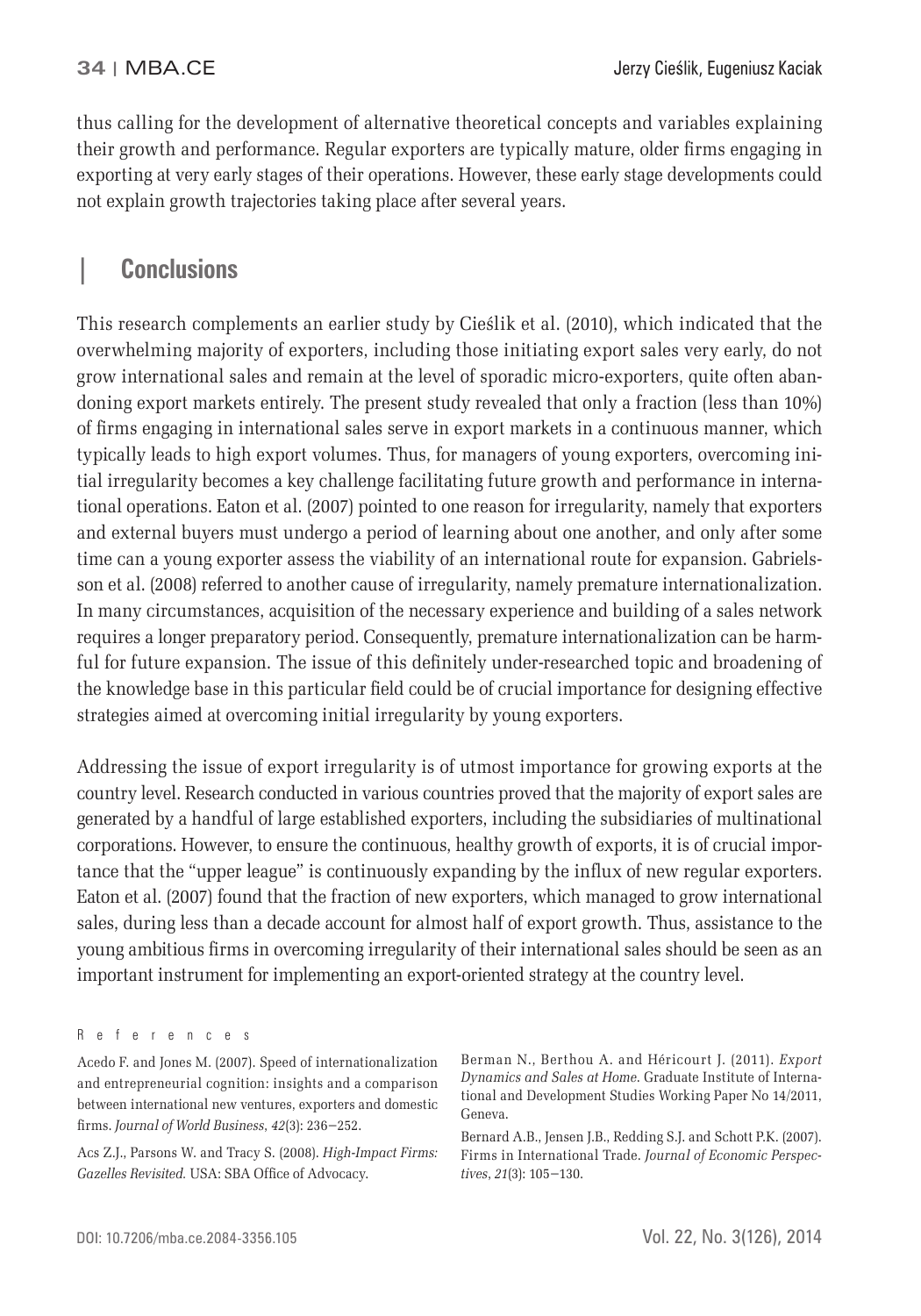#### The Impact of Export Dynamics on a Firm's GrowthMBA.CE **| 35**

Birch D., Medoff J. (1994). Gazelles. In: L.C. Solmon and A.R. Levenson (eds.), *Labor Markets, Employment Policy and Job Creation.* Boulder, Co and London: Westview Press.

Bloodgood J.M., Sapienza H.J. and Almeida J.G. (1996). The internationalization of new high-potential US ventures: Antecedents and outcomes. *Entrepreneurship Theory & Practice*, *20*: 61–76.

Chandler G.N., McKelvie A. and Davidsson P. (2009). Employment growth relationship in emerging ventures. *Journal of Business Venturing*, *24*(4): 373−387.

Cieślik J., Kaciak E. and Welsh D. (2012). The Impact of Geographic Diversification on Export Performance of Small and Medium-Sized Enterprises (SMEs). *Journal of International Entrepreneurship*, *10*(1): 70−93.

Cieślik J. and Kaciak E. (2011). The response of MNCs to radical systemic change in a transition environment. *Journal of East-West Business*, *17*(1): 3−31.

Cieślik J., Kaciak E. and Welsh D. (2010). The Effect of Early Internationalization on Survival, Consistency, and Growth of Export Sales. *Journal of Small Business Strategy*, *21*(1): 39−64.

Coad A. (2009). *The Growth of Firms: A Survey of Theories and Empirical Evidence,* Cheltenham: Edward Elgar.

Contractor F.J., Kumar V. and Kundu S.K. (2007). Nature of the relationship between international expansion and performance: The case of emerging market firms. *Journal of World Business*, *42*(4): 401−417.

Davidsson P., Lockett A., Wiklund J. and Girma S. (2011). Organic and acquisitive growth: Re-examining, testing and extending Penrose's growth theory. *Journal of Management Studies*, *48*(1): 48−74.

Davidsson P., Delmar F. and Wiklund J. (2002). Entrepreneurship as growth; growth as entrepreneurship. In: M.A. Hitt, R.D. Ireland, S.M. Camp and D.L. Sexton (eds.), *Strategic Entrepreneurship: Creating a New Mindset*. Oxford, UK: Blackwell.

Davidsson, P., Steffens, P. and Fitzsimmons J. (2009). Growing profitable or growing from profits: Putting the horse in front of the cart. *Journal of Business Venturing*, *24*(4): 388−405.

Delmar F., Davidsson P. and Gartner W. (2003). Arriving at the High-Growth Firm. *Journal of Business Venturing*, *18*(2): 189−216.

Dunning J.H. and Lundan S.M. (2008). *Multinational Enterprises and the Global Economy*, 2nd Edition. Cheltenham: Edward Elgar.

Eaton J., Eslava M., Kugler M. and Tybout J. (2007). Export Dynamics in Colombia: Firm-Level Evidence. *NBER Working Paper 13531*. Cambridge.

Gabrielsson M.V., Kirpalania H.M., Dimitratosd P., Solberg C.A. and Zucchella A. (2008). Born globals: Propositions to help advance the theory. *International Business Review*, *17*: 385–401.

Garnsey E., Stam E. and Heffernan P. (2006). New Firm Growth: Exploring processes and paths. *Industry and Innovation*, *13*(1): 1−20.

Garnsey E. and Heffernan P. (2005). Growth setbacks in new fi rms. *Futures*, *37*: 675−697.

Gilbert B.A., McDougall P.P. and Audretsch D.B. (2006). New venture growth: A review and extension. *Journal of Management*, *32*(6): 926−950.

Halabisky D. (2005). Exporting Matters: Job Creation Performance of Exporters 1993–2002. *Further Results from the Growth Firms Project Industry Canada*. Ottawa.

Heidenreich M. (2009). Innovation patterns and location of European low- and medium-technology industries. *Research Policy*, *38*(3): 483−494.

Henrekson M. and Johansson D. (2010). Gazelles as Job Creators: A Survey and Interpretation of the Evidence. *Small Business Economics*, *35*(2), 227−244.

Hervas-Oliver J.L., Garrigos J.A. and Gil-Pechuan I. (2011). Making sense of innovation by R&D and non-R&D innovators in low technology contexts: A forgotten lesson for policymakers. *Technovation*, *31*(9): 427−446.

Holm D.B., Drogendijk R., Hohenthal J., Johanson M. and Zander I. (2008). *The Internationalisation Processes of the Firm – A New Research Agenda*. 34th EIBA Annual Conference Tallinn, 11–13 December 2008.

ISGEP (2008). Understanding Cross-Country Differences in Exporter Premia: Comparable Evidence for 14 Countries. International Study Group on Exports and Productivity (ISGEP). *Review of World Economics*, *144*(4): 597−635.

Johnsen G. and McMahon R. (2005). Owner-manager Gender, Financial Performance and Business Growth amongst SMEs from Australia's Business Longitudinal Survey. *International Small Business Journal*, *23*(2): 115−142.

Keupp M.M. and Gassman O. (2009). The past and the future of international entrepreneurship: A review and suggestions for developing the field. *Journal of Management*, 35(3): 600−633.

Khavul S., Pérez-Nordtvedt L. and Wood E. (2010). Organizational entrainment and international new ventures from emerging markets. *Journal of Business Venturing*, 25(1): 104−119.

Khurrum M., Bhutta S., Rana A.I. and Asad A. (2007). SCM practices and the health of the SMEs in Pakistan. *Supply Chain Management: An International Journal*, *12*(6): 412−422.

Konopaske R., Werner S. and Neupert K.E. (2002). Entry mode strategy and performance: the role of FDI staffing. *Journal of Business Research*, *55*(9): 759−70.

Kotey B. (2005). Are performance differences between family and non-family SMEs uniform across all firm sizes? *International Journal of Entrepreneurial Behaviour & Research*, *11*(6): 394−421.

Kuivalainen O., Saarenketo S. and Puumalainen K. (2012). Start-up patterns of internationalization: A framework and its application in the context of knowledge-intensive SMEs. *European Management Journal*, *30*(4): 372−385.

Li L. (2007). Multinationality and performance: A synthetic review and research agenda. *International Journal of Management Reviews*, *9*(2): 117−139.

Lin W.-T., Liu Y. and Cheng K.-Y. (2011). The internationalization and performance of a firm: moderating effect of a firm's behavior. *Journal of International Management*, *17*(1): 83−95.